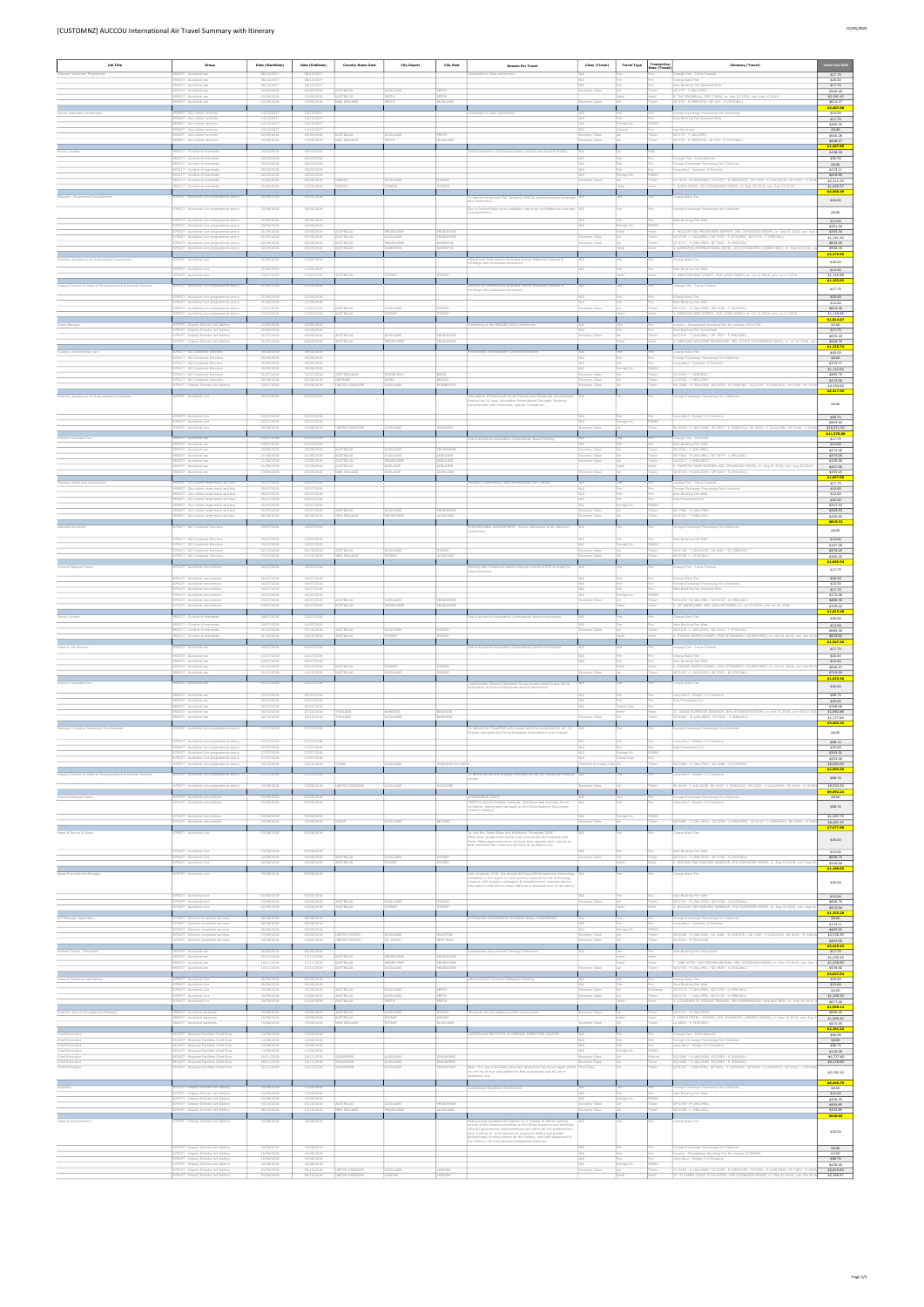| <b>Job Title</b>                                                              | Group                                                                                                                         | Date (StartDate)                       | Date (EndDate)                         | <b>Country Name Dest</b>                    | <b>City Depart</b>                                | <b>City Dest</b>                   | <b>Reason For Travel</b>                                                                                                                                                                                                                                                        | Class (Travel)                 | <b>Travel Type</b> | Transaction<br>Desc (Travel) | <b>Itinerary (Travel)</b>                                                                                                                     | <b>Total Fare NZD</b>                |
|-------------------------------------------------------------------------------|-------------------------------------------------------------------------------------------------------------------------------|----------------------------------------|----------------------------------------|---------------------------------------------|---------------------------------------------------|------------------------------------|---------------------------------------------------------------------------------------------------------------------------------------------------------------------------------------------------------------------------------------------------------------------------------|--------------------------------|--------------------|------------------------------|-----------------------------------------------------------------------------------------------------------------------------------------------|--------------------------------------|
| Chief Operating Officer                                                       | 5100T - Regional Facilities Chief Exec                                                                                        | 17/08/2018                             | 17/08/2018                             |                                             |                                                   |                                    | resented Auckland Art Gallery Toi o Tamaki at official opening                                                                                                                                                                                                                  |                                |                    |                              | Charge Back Fee                                                                                                                               | \$11,664.71                          |
|                                                                               |                                                                                                                               |                                        |                                        |                                             |                                                   |                                    | ents of the Oceania exhibition at the Royal Academy and meeting<br>ith NZ government representatives and other NZ Inc stakeholders<br>dus a series of international art events to build a sustainable<br>hilanthropic funding stream for the Gallery, and fulfil obligations to |                                |                    |                              |                                                                                                                                               | \$20.00                              |
| Chief Operating Officer                                                       | 85100T - Regional Facilities Chief Exec                                                                                       | 17/08/2018                             | 17/08/2018                             |                                             |                                                   |                                    | he Gallery's 20 International Ambassadors/donors                                                                                                                                                                                                                                | N/A                            | Fee                | Fee                          | Foreign Exchange Processing Fee Collected                                                                                                     | \$8.00                               |
| Chief Operating Officer<br>Chief Operating Officer<br>Chief Operating Officer | 85100T - Regional Facilities Chief Exec<br>85100T - Regional Facilities Chief Exec<br>85100T - Regional Facilities Chief Exec | 17/08/2018<br>17/08/2018<br>17/08/2018 | 17/08/2018<br>17/08/2018<br>17/08/2018 |                                             |                                                   |                                    |                                                                                                                                                                                                                                                                                 | N/A<br>N/A                     | Fee                | Fee<br>Fee                   | woice - Chargeback Handling Fee for costing 22795027<br>ong Haul - Simple (1-4 Sectors)<br>Refund Fee - International                         | \$0.00<br>\$88.74                    |
| Chief Operating Officer<br>Chief Operating Officer                            | 85100T - Regional Facilities Chief Exec<br>85100T - Regional Facilities Chief Exec                                            | 17/08/2018<br>24/09/2018               | 17/08/2018<br>08/10/2018               | NITED KINGDOP                               | AUCKLAND                                          | ONDO!                              |                                                                                                                                                                                                                                                                                 | N/A<br>Business Class          | Foreign Ex         | FOREX<br>Ticket              | NZ 0002 - Z (AKL/LHR) NZ 0001 - C (LHR/AKL)                                                                                                   | \$20.00<br>\$2,146.99<br>\$13,304.90 |
| Chief Operating Officer                                                       | 85100T - Regional Facilities Chief Exec                                                                                       | 25/09/2018                             | 06/10/2018                             | NITED KINGDOM                               | <b>MOGNO.</b>                                     | ONDON                              |                                                                                                                                                                                                                                                                                 |                                |                    | Hotel                        | 11 ST JAMES COURT A TAJ HOTEL, LON (STANDARD ROOM), in: Sep 25 2018, out: Oct 06 3                                                            | \$5,178,78<br>\$20,767.41            |
| <b>GM Information Services</b>                                                | 7800T - Regional facilities financial                                                                                         | 20/08/2018                             | 20/08/2018                             |                                             |                                                   |                                    | NESS MEETINGS IN MELBOURNE - PMY MEETINGS - RFA<br>echnology strategy review with PMY group Pty Ltd                                                                                                                                                                             |                                |                    |                              | Charge Back Fee                                                                                                                               | \$20.00                              |
|                                                                               | 87800T - Regional facilities financial<br>87800T - Regional facilities financial                                              | 20/08/2018<br>29/08/2018               | 20/08/2018<br>01/09/2018               | <b>WSTRALIA</b>                             | MELBOURNE                                         | MELBOURNE                          |                                                                                                                                                                                                                                                                                 | N/A                            | Fee                | Fee<br>Hotel                 | New Booking Fee Web<br>3 OAKS ON WILLIAM, MEL (KING ROOM), in: Aug 29 2018, out: Sep 01 2018                                                  | \$12.64<br>\$504.31                  |
|                                                                               | 37800T - Regional facilities financial                                                                                        | 29/08/2018                             | 02/09/2018                             | TRALIA                                      | UCKLAND                                           | <b>IELBOURNE</b>                   |                                                                                                                                                                                                                                                                                 | ny Clas:                       |                    | icket                        | (2 0725 - Q (AKL/MEL) NZ 0726 - S (MEL/AKL)                                                                                                   | \$725.30<br>\$1,262.25               |
| Customer Experience Manage                                                    | 85100T - Regional Facilities Chief Exec                                                                                       | 21/08/2018                             | 21/08/2018                             |                                             |                                                   |                                    | ing with venue technology specialists, PMY and visiting sporting<br>and cultural venues to view and discuss their customer facing<br>chnology initiatives. Visits included Federation Square, Etihad                                                                            |                                |                    |                              | Charge Back Fee                                                                                                                               | \$20.00                              |
| Customer Experience Manage                                                    | 85100T - Regional Facilities Chief Exec                                                                                       | 21/08/2018                             | 21/08/2018                             |                                             |                                                   |                                    | tadium, AAMI Park and the National Tennis Centre.                                                                                                                                                                                                                               | N/A                            |                    | Fee                          | New Booking Fee Web                                                                                                                           | \$12.64                              |
| Customer Experience Manager<br>Lustomer Experience Manager                    | 85100T - Regional Facilities Chief Exec<br>85100T - Regional Facilities Chief Exec                                            | 29/08/2018<br>29/08/2018               | 31/08/2018<br>01/09/2018               | <b>JSTRALIA</b><br><b>JSTRALIA</b>          | MELBOURNE<br>AUCKLAND                             | MELBOURNE<br>MELBOURNE             |                                                                                                                                                                                                                                                                                 | conomy Class                   |                    | Ticket                       | 2 OAKS ON WILLIAM, MEL (KING ROOM), in: Aug 29 2018, out: Aug 31 2018<br>NZ 0123 - K (AKL/MEL) NZ 0726 - T (MEL/AKL)                          | \$371.23<br>\$639.30<br>\$1,043.17   |
| Chief Financial Officer                                                       | 7800T - Regional facilities financial                                                                                         | 22/08/2018                             | 22/08/2018                             |                                             |                                                   |                                    | MY MEETINGS - RFA Technology strategy review with PMY group Pty                                                                                                                                                                                                                 |                                |                    |                              | harge Back Fee                                                                                                                                | \$20.00                              |
|                                                                               | 87800T - Regional facilities financial<br>87800T - Regional facilities financial<br>87800T - Regional facilities financial    | 22/08/2018<br>22/08/2018<br>22/08/2018 | 22/08/2018<br>22/08/2018<br>22/08/2018 |                                             |                                                   |                                    |                                                                                                                                                                                                                                                                                 | N/A<br>N/A<br>N/A              | Fee<br>oreign Ex   | Fee<br>Fee<br>FOREX          | Foreign Exchange Processing Fee Collected<br>New Booking Fee Web                                                                              | \$8.00<br>\$12.64                    |
|                                                                               | 87800T - Regional facilities financial<br>87800T - Regional facilities financial                                              | 30/08/2018<br>30/08/2018               | 01/09/2018<br>01/09/2018               | <b>USTRALIA</b><br>AUSTRALIA                | MEI ROURNE<br>MELBOURNE                           | MFLBOURNE<br>MELBOURNE             |                                                                                                                                                                                                                                                                                 |                                | <b>fatel</b>       | Incidental                   | OAKS ON WILLIAM, MEL (KING ROOM), in: Aug 30 2018, out: Sep 01 2018<br>2 OAKS ON WILLIAM, MEL (KING ROOM), in: Aug 30 2018, out: Sep 01 2018  | \$347.35<br>\$49.25                  |
|                                                                               | 87800T - Regional facilities financial                                                                                        | 30/08/2018                             | 02/09/2018                             | USTRALIA                                    | AUCKLAND                                          | MELBOURNE                          |                                                                                                                                                                                                                                                                                 | omy Class                      |                    | Ticket                       | NZ 7964 - L (AKL/MEL) NZ 0726 - S (MEL/AKL)                                                                                                   | \$605.40<br>\$1,042.64               |
| Chief Executive                                                               | 85100T - Regional Facilities Chief Exec                                                                                       | 24/08/2018                             | 24/08/2018                             |                                             |                                                   |                                    | AFL Facility Tour, Digital Investment Options, Recruitment Consultants, N/A<br>tional Gallery Victoria                                                                                                                                                                          |                                |                    |                              | Change Fee - Domestic                                                                                                                         | \$17.75                              |
| Chief Executive<br>Chief Executive<br>Chif Executive                          | 85100T - Regional Facilities Chief Exec<br>85100T - Regional Facilities Chief Exec<br>85100T - Regional Facilities Chief Exec | 24/08/2018<br>30/08/2018<br>30/08/2018 | 24/08/2018<br>31/08/2018<br>31/08/2018 | STRAITA<br>NEW ZEALAND                      | AUCKLAND<br>AUCKLAND                              | ELBOURNI<br>AUCKLAND               |                                                                                                                                                                                                                                                                                 | my Class                       |                    | Ticket<br>Exchange           | Change Fee - Trans Tasmar<br>QF 0152 - H (AKL/MEL) QF 0155 - H (MEL/AKL)<br>QF 0152 - H (AKL/MEL) QF 0414 - H (MEL/SYD) QF 0149 - H (SYD/AKL) | \$17.75<br>\$1,185.80<br>\$591.50    |
| Director, Venue Development Strategy                                          | 88000T - Auckland stadiums                                                                                                    | 28/08/2018                             | 28/08/2018                             |                                             |                                                   |                                    | search into Customer Facing digital enhancement strategy                                                                                                                                                                                                                        |                                |                    |                              | Change Fee - Domestic                                                                                                                         | \$1,812.80<br>\$17.75                |
|                                                                               | 88000T - Auckland stadiums<br>88000T - Auckland stadiums                                                                      | 28/08/2018<br>28/08/2018               | 28/08/2018<br>28/08/2018               |                                             |                                                   |                                    |                                                                                                                                                                                                                                                                                 | N/A<br>N/A                     |                    | Fee                          | Charge Back Fee<br>New Booking Fee Assisted Web                                                                                               | \$20,00<br>\$17.75                   |
|                                                                               | 88000T - Auckland stadiums<br>88000T - Auckland stadiums                                                                      | 29/08/2018<br>29/08/2018               | 01/09/2018<br>01/09/2018               | <b>JSTRALIA</b><br><b>JSTRALIA</b>          | AUCKLAND<br>MELBOURNE                             | MELBOURNE<br>MELBOURNE             |                                                                                                                                                                                                                                                                                 | conomy Class                   |                    | Ticket                       | QF 0158 - N (AKL/MEL) QF 0159 - S (MEL/AKL)<br>3 MELBOURNE RACV CLUB, MEL (STANDARD ROOM), in: Aug 29 2018, out: Sep 01 2018                  | \$640.70<br>\$868,72                 |
| Director, Auckland Live & Auckland Conventions                                | 7950T - Auckland Live                                                                                                         | 28/08/2018                             | 28/08/2018                             |                                             |                                                   |                                    | sening night of Jersey Boys Australian Tour with New Theatricals and N/A<br>sinty TEG. Business Development for NZ Tour                                                                                                                                                         |                                |                    |                              | Charge Back Fee                                                                                                                               | \$1,564.92<br>\$20.00                |
|                                                                               | 87950T - Auckland Live                                                                                                        | 28/08/2018                             | 28/08/2018                             |                                             |                                                   |                                    | bund Entertainment at Capitol Theatre. Season is confirmed for<br>uckland in 2019.                                                                                                                                                                                              | N/A                            |                    | Fee                          | New Booking Fee Web                                                                                                                           | \$12.64                              |
|                                                                               | 87950T - Auckland Live<br>87950T - Auckland Live                                                                              | 05/09/2018<br>05/09/2018               | 07/09/2018<br>07/09/2018               | AUSTRALIA<br><b>JSTRALIA</b>                | AUCKLAND<br>YDNEY                                 | SYDNEY<br><b>ONEY</b>              |                                                                                                                                                                                                                                                                                 | Economy Class                  |                    | Ticket                       | QF 0146 - S (AKL/SYD) QF 0145 - S (SYD/AKL)<br>2 RYDGES SYDNEY CENTRAL, SYD (KING ROOM), in: Sep 05 2018, out: Sep 07 2018                    | \$686.50<br>\$506.51                 |
| Head of Sales and Marketing                                                   | 88000T - Auckland stadiums                                                                                                    | 30/08/2018                             | 30/08/2018                             |                                             |                                                   |                                    | Attendance Rectangular Stadium Conference                                                                                                                                                                                                                                       | N/A                            | Fee                | Fee                          | Charge Back Fee                                                                                                                               | \$1,225.65<br>\$40.00                |
|                                                                               | 88000T - Auckland stadiums<br>88000T - Auckland stadium<br>88000T - Auckland stadiums                                         | 30/08/2018<br>30/08/2018<br>06/09/2018 | 30/08/2018<br>30/08/2018<br>06/09/2018 | AUSTRALIA                                   | AUCKLAND                                          | BRISBANE                           |                                                                                                                                                                                                                                                                                 | N/A<br>Economy Class           |                    | Fee<br>Ticket                | Invoice - Chargeback Handling Fee for costing 23390449<br>New Booking Fee Consultar<br>NZ 0135 - V (AKL/BNE)                                  | \$0.00<br>\$17.75<br>\$377.25        |
|                                                                               | 88000T - Auckland stadiums<br>88000T - Auckland stadiu                                                                        | 06/09/2018<br>09/09/2018               | 09/09/2018<br>09/09/2018               | <b>USTRALIA</b><br><b>IEW ZEALAND</b>       | BRISBANE<br>BRISBANE                              | BRISBANE<br>AUCKLAND               |                                                                                                                                                                                                                                                                                 | my Class                       |                    | Hotel<br>Refund              | 3 GAMBARO HOTEL, BNE (STANDARD ROOM), in: Sep 06 2018, out: Sep 09 2018<br>I 0053 - E (BNE/AKL                                                | \$953.52<br>$-5265.00$               |
|                                                                               | 88000T - Auckland stadiums                                                                                                    | 09/09/2018                             | 09/09/2018                             | <b>IEW ZEALAND</b>                          | BRISBANE                                          | NJCKLAND                           |                                                                                                                                                                                                                                                                                 | omy Class                      |                    | Ticket                       | CI 0053 - E (BNE/AKL                                                                                                                          | \$667.45<br>\$1,790.97               |
| puty Director & Head of Programming & Presenter Services                      | 952T - Auckland Live programmes and p                                                                                         | 31/08/2018                             | 31/08/2018                             |                                             |                                                   |                                    | ening night of Jersey Boys Australian Tour with New Theatricals and  <br>sinty TEG. Business Development for NZ Tour<br>und Entertainment at Capitol Theatre. Season is confirmed for                                                                                           |                                |                    |                              | arge Back Fee                                                                                                                                 | \$20.00                              |
|                                                                               | 87952T - Auckland Live programmes and p                                                                                       | 31/08/2018                             | 31/08/2018                             |                                             |                                                   |                                    | uckland in 2019.                                                                                                                                                                                                                                                                | N/A                            | Fee                | Fee                          | New Booking Fee Web                                                                                                                           | \$12.64                              |
|                                                                               | 87952T - Auckland Live programmes and p<br>7952T - Auckland Live programmes and                                               | 05/09/2018<br>05/09/2018               | 07/09/2018<br>07/09/2018               | <b>AUSTRALIA</b><br>STRALIA                 | AUCKLAND<br><b>SNEY</b>                           | SYDNEY                             |                                                                                                                                                                                                                                                                                 | Economy Class                  |                    | Ticket                       | QF 0146 - S (AKL/SYD) QF 0145 - S (SYD/AKL)<br>RYDGES SYDNEY CENTRAL, SYD (KING ROOM), in: Sep 05 2018, out: Sep 07 2018                      | \$685,80<br>\$516.70                 |
| Chief Executive                                                               | 85100T - Regional Facilities Chief Exec                                                                                       | 05/09/2018                             | 05/09/2018                             |                                             |                                                   |                                    | diums Meetings, Meetings with Promoters re Auckland events                                                                                                                                                                                                                      |                                |                    |                              | lew Booking Fee Web                                                                                                                           | \$1,235.14<br>\$12.64                |
| Chief Executive                                                               | 85100T - Regional Facilities Chief Exec                                                                                       | 27/09/2018                             | 01/10/2018                             | <b>AUSTRALIA</b>                            | AUCKLAND                                          | MELBOURNE                          |                                                                                                                                                                                                                                                                                 | onomy Class                    |                    | Ticket                       | OF 0154 - H (AKL/MEL) OF 0155 - H (MEL/AKL)                                                                                                   | \$1,185.40<br>\$1,198.04             |
| Programmer                                                                    | 7952T - Auckland Live programmes and p                                                                                        | 06/09/2018                             | 06/09/2018                             |                                             |                                                   |                                    | lo attend a development workshop presentation of STARSTRUCK, a<br>ew musical in development by Gary McQuinn and Rina Gill.<br>To attend performances of SHE LOVES ME at Hayes Theatre, THE                                                                                      |                                |                    |                              | Charge Back Fee                                                                                                                               | \$20,00                              |
|                                                                               |                                                                                                                               |                                        |                                        |                                             |                                                   |                                    | ISANTHROPE at Sydney Opera House and CALAMITY JANE at Belvo<br>St upon recommendations from colleagues.                                                                                                                                                                         |                                |                    |                              |                                                                                                                                               |                                      |
|                                                                               | 87952T - Auckland Live programmes and p<br>87952T - Auckland Live programmes and p<br>87952T - Auckland Live programmes and p | 06/09/2018<br>06/09/2018<br>06/09/2018 | 06/09/2018<br>06/09/2018<br>06/09/2018 |                                             |                                                   |                                    |                                                                                                                                                                                                                                                                                 | N/A<br>N/A                     | oreign Ex          | FOREX                        | Foreign Exchange Processing Fee Collected<br>New Booking Fee Web                                                                              | \$8.00<br>\$12.64<br>\$284.57        |
|                                                                               | 87952T - Auckland Live programmes and p<br>87952T - Auckland Live programmes and p                                            | 14/09/2018<br>14/09/2018               | 16/09/2018<br>16/09/2018               | <b>WSTRALIA</b><br><b>JSTRALIA</b>          | AUCKLAND<br>SYDNEY                                | YDNEY<br><b>ONEY</b>               |                                                                                                                                                                                                                                                                                 | Economy Class                  |                    | Ticket<br>lotel              | NZ 0103 - T (AKL/SYD) NZ 0706 - Q (SYD/AKL)<br>2 MERITON KENT STREET, SYD (PROMOTIONAL 1 KING BED), in: Sep 14 2018, out: Sep 16              | \$793.40<br>\$527.64                 |
| Senior Registrar                                                              | 35T - Deputy Director Art Gallery                                                                                             | 10/09/2018                             | 10/09/2018                             |                                             |                                                   |                                    | ROPEAN REGISTRARS CONFERENCE                                                                                                                                                                                                                                                    |                                |                    |                              | eign Exchange Processing Fee Collected                                                                                                        | \$1,646.25<br>\$8.00                 |
|                                                                               | 87935T - Deputy Director Art Gallery<br>87935T - Deputy Director Art Gallery<br>87935T - Deputy Director Art Gallery          | 10/09/2018<br>10/09/2018<br>14/11/2018 | 10/09/2018<br>10/09/2018<br>24/11/2018 | NITED KINGDOM                               | AUCKLAND                                          | ONDO!                              |                                                                                                                                                                                                                                                                                 | N/A<br>N/A<br>conomy Clas      | 'ee<br>oreign Ex   | FOREX<br>Refund              | Long Haul - Simple (1-4 Sectors)<br>NZ 0002 - G (AKL/LHR) NZ 0001 - G (LHR/AKL)                                                               | \$88.74<br>\$280.29<br>$-$1,849.80$  |
|                                                                               | 87935T - Deputy Director Art Gallery                                                                                          | 14/11/2018                             | 24/11/2018                             | JNITED KINGDOM                              | AUCKLAND                                          | ONDON                              |                                                                                                                                                                                                                                                                                 | conomy Class                   |                    | Ticket                       | NZ 0002 - G (AKL/LHR) NZ 0001 - G (LHR/AKL)                                                                                                   | \$3,699.60<br>\$2,226.83             |
| Jeputy Director & Head of Programming & Presenter Services                    | 52T - Auckland Live programmes and p                                                                                          | 10/09/2018                             | 10/09/2018                             |                                             |                                                   |                                    | IEW NEW WORK IN PROGRESS - Development of new musical<br>tarstruck - workshop presentation                                                                                                                                                                                      |                                |                    |                              | arge Back Fee                                                                                                                                 | \$20.00                              |
|                                                                               | 87952T - Auckland Live programmes and p<br>87952T - Auckland Live programmes and p                                            | 10/09/2018<br>14/09/2018<br>14/09/2018 | 10/09/2018<br>15/09/2018               | <b>AUSTRALIA</b><br>STRALIA                 | AUCKLAND                                          | SYDNEY                             |                                                                                                                                                                                                                                                                                 | N/A<br>Economy Class           | Fee                | Fee<br>Ticket                | New Booking Fee Web<br>QF 0142 - S (AKL/SYD) QF 0149 - S (SYD/AKL)                                                                            | \$12.64<br>\$686.00                  |
| Director Auckland Zoo                                                         | 87952T - Auckland Live programmes and p<br>85500T - Auckland zon                                                              | 12/09/2018                             | 15/09/2018<br>12/09/2018               |                                             |                                                   |                                    | oo & Aguarium Association (Australasia) Board Meeting                                                                                                                                                                                                                           | N/A                            |                    |                              | MERITON KENT STREET, SYD (PROMOTIONAL 1 KING BED), in: Sep 14 2018, out: Sep 1<br>Charge Back Fee                                             | \$199.21<br>\$917.85<br>\$20.00      |
|                                                                               | 85500T - Auckland zoo<br>85500T - Auckland zoo                                                                                | 12/09/2018<br>09/12/2018               | 12/09/2018<br>12/12/2018               | <b>AUSTRALIA</b>                            | AUCKLAND                                          | SYDNEY                             |                                                                                                                                                                                                                                                                                 | N/A<br>Economy Class           |                    | Fee<br>Ticket                | New Booking Fee Web<br>NZ 0109 - L (AKL/SYD) NZ 0112 - L (SYD/AKL)                                                                            | \$12.64<br>\$664.70                  |
|                                                                               | 85500T - Auckland zo                                                                                                          | 09/12/2018                             | 12/12/2018                             | STRAITA                                     | DNFY                                              |                                    |                                                                                                                                                                                                                                                                                 |                                |                    |                              | SEASONS DARLING HARBOUR, SYD (SUITE), in: Dec 09 2018, out: Dec 12 2018                                                                       | \$562.21<br>\$1,259.55               |
| Chief Executive<br>Chief Executive                                            | 85100T - Regional Facilities Chief Exec<br>85100T - Regional Facilities Chief Exec                                            | 14/09/2018<br>20/09/2018               | 14/09/2018<br>20/09/2018               | W ZEALANI                                   | WCKLAND                                           | <b>UCKLAND</b>                     | RFA Strategy, Recruitment consultants re Art Gallery                                                                                                                                                                                                                            | ny Class                       |                    |                              | New Booking Fee Web<br>(F 0140 - H (AKL/SYD) QF 0149 - H (SYD/AKL)                                                                            | \$12.64<br>\$1,204.50                |
| rector Strategy<br>Director Strategy                                          | 500T - Auckland zoo<br>85500T - Auckland zoo                                                                                  | 17/09/2018<br>20/09/2018               | 17/09/2018<br>20/09/2018               | <b>JSTRALIA</b>                             | AUCKLAND                                          | YDNEY                              | TO ATTEND MEETING WITH SANDWALK PARTNERS                                                                                                                                                                                                                                        | N/A<br>Economy Class           |                    | Ticket                       | New Booking Fee Web<br>QF 0140 - Q (AKL/SYD                                                                                                   | \$1,217.14<br>\$12.64<br>\$260.35    |
| Jirector Strategy                                                             | 85500T - Auckland zoo                                                                                                         | 23/09/2018                             | 23/09/2018                             | <b>IEW ZEALAND</b>                          | <b>SYDNEY</b>                                     | NJCKLAND                           |                                                                                                                                                                                                                                                                                 | Economy Class                  |                    | Ticket                       | NZ 0110 - Q (SYD/AKL)                                                                                                                         | \$491.65<br>\$764.64                 |
| GM Information Services                                                       | 7800T - Regional facilities financial                                                                                         | 18/09/2018                             | 18/09/2018                             |                                             |                                                   |                                    | <b>ITTENDING CONFERENCE - conference with CFOs and ICT heads fro.</b><br>.<br>Australia Venues including Sydney Opera House and Arts Centre<br>Melbourne. GM Information Services and GM Finance were invited to                                                                | N/A                            |                    |                              | New Booking Fee Web                                                                                                                           | \$12.64                              |
|                                                                               | 87800T - Regional facilities financial                                                                                        | 07/11/2018                             | 07/11/2018                             | AUSTRALIA                                   | AUCKLAND                                          | ADELAIDE                           | epresent RFA.                                                                                                                                                                                                                                                                   | onomy Class                    |                    | Ticket                       | NZ 0191 - S (AKL/ADL)                                                                                                                         | \$281.45                             |
|                                                                               | 87800T - Regional facilities financia                                                                                         | 10/11/2018                             | 11/11/2018                             | EW ZEALANI                                  | ADELAIDE                                          | NJCKLAND                           |                                                                                                                                                                                                                                                                                 | ny Class                       |                    | Ticket                       | A 0232 - T (ADL/MEL) VA 0169 - T (MEL/AKL)                                                                                                    | \$326.95<br>\$621.04                 |
| General Manager, Finance                                                      | 7800T - Regional facilities financial                                                                                         | 18/09/2018                             | 18/09/2018                             |                                             |                                                   |                                    | .<br>TTENDING A CONFERENCE - conference with CFOs and ICT heads<br>rom Australia Venues including Sydney Opera House and Arts Centre<br>lelbourne. GM Information Services and GM Finance were invited to                                                                       |                                |                    |                              |                                                                                                                                               | \$110.00                             |
|                                                                               | 87800T - Regional facilities financial                                                                                        | 18/09/2018                             | 18/09/2018                             |                                             |                                                   |                                    | epresent RFA.                                                                                                                                                                                                                                                                   |                                | Fee                | Fee                          | Change Fee - Trans Tasman                                                                                                                     | \$17.75                              |
|                                                                               | 87800T - Regional facilities financial<br>87800T - Regional facilities financial<br>87800T - Regional facilities financial    | 18/09/2018<br>07/11/2018<br>10/11/2018 | 18/09/2018<br>07/11/2018<br>10/11/2018 | <b>AUSTRALIA</b><br>NEW ZEALAND             | AUCKLAND<br>ADELAIDE                              | ADELAIDE<br>AUCKLAND               |                                                                                                                                                                                                                                                                                 | Economy Class<br>Economy Class |                    | Ticket<br>Ticket             | New Booking Fee Web<br>NZ 0191 - S (AKL/ADL)<br>QF 0736 - L (ADL/SYD) QF 0147 - L (SYD/AKL)                                                   | \$12.64<br>\$281.45<br>\$495.35      |
|                                                                               | 87800T - Regional facilities financial                                                                                        | 10/11/2018                             | 11/11/2018                             | USTRALIA                                    | ADELAIDE                                          | YDNEY                              |                                                                                                                                                                                                                                                                                 | tomy Class                     |                    | Exchange                     | QF 0740 - L (ADL/SYD) QF 0143 - L (SYD/AKL)                                                                                                   | \$1,20<br>\$918.39                   |
| Event Manager                                                                 | 88000T - Auckland stadiums<br>00T - Auckland stadiums                                                                         | 21/09/2018<br>10/11/2018               | 21/09/2018<br>18/11/2018               | STRALIA                                     | AUCKLAND                                          | SOLD COAST - COOLANGATTA           | Training and development - Venue Management School                                                                                                                                                                                                                              | N/A<br>Economy Class           | Fee                | Fee<br>Ticket                | New Booking Fee Web<br>VA 0110 - T (AKL/OOL) VA 0113 - V (OOL/AKL)                                                                            | \$12.64<br>\$626.10                  |
| Manager, Business Developmen                                                  | 87952T - Auckland Live programmes and p                                                                                       | 24/09/2018                             | 24/09/2018                             |                                             |                                                   |                                    | Attending events at Melbourne Arts Festival that Auckland Live is<br>nsidering for presentation. Meeting creators and promoters of 1000                                                                                                                                         |                                |                    |                              | Foreign Exchange Processing Fee Collected                                                                                                     | \$638.74<br>\$8.00                   |
|                                                                               | 87952T - Auckland Live programmes and p                                                                                       | 24/09/2018                             | 24/09/2018                             |                                             |                                                   |                                    | cors.                                                                                                                                                                                                                                                                           | N/A                            |                    | Fee                          | Invoice - Chargeback Handling Fee for costing 23269843                                                                                        | \$3.00                               |
|                                                                               | 87952T - Auckland Live programmes and p<br>87952T - Auckland Live programmes and p                                            | 24/09/2018<br>24/09/2018               | 24/09/2018<br>24/09/2018               |                                             |                                                   |                                    |                                                                                                                                                                                                                                                                                 | N/A                            | Foreign Ex         | FOREX                        | New Booking Fee Web                                                                                                                           | \$12.64<br>\$47.47                   |
|                                                                               | 87952T - Auckland Live programmes and p<br>87952T - Auckland Live programmes and p<br>87952T - Auckland Live programmes and p | 17/10/2018<br>17/10/2018<br>19/10/2018 | 17/10/2018<br>19/10/2018<br>19/10/2018 | AUSTRALIA<br>USTRALIA<br><b>IEW ZEALAND</b> | AUCKLAND<br>MELBOURNE<br>MELBOURNE                | MELBOURNE<br>MELBOURNE<br>AUCKLAND |                                                                                                                                                                                                                                                                                 | conomy Class<br>conomy Class   |                    | Ticket<br>HOtel<br>Ticket    | QF 0158 - S (AKL/MEL)<br>2 OAKS SOUTHBANK, MEL (STANDARD 1 QUEEN BED), in: Oct 17 2018, out: Oct 19 2018<br>NZ 0124 - T (MEL/AKL              | \$298.55<br>\$404.02<br>\$381.65     |
| Curator, Maori Art                                                            | 7935T - Deputy Director Art Gallery                                                                                           | 27/09/2018                             | 27/09/2018                             |                                             |                                                   |                                    | tOFESSIONAL DEVELOPMENT - Opening of the Fiber Arts Studio                                                                                                                                                                                                                      |                                |                    |                              | Charge Back Fee                                                                                                                               | \$1,155.33                           |
|                                                                               | 87935T - Deputy Director Art Gallery                                                                                          | 27/09/2018                             | 27/09/2018                             |                                             |                                                   |                                    |                                                                                                                                                                                                                                                                                 | N/A                            | Fee                | Fee                          | Long Haul - Simple (1-4 Sectors)                                                                                                              | \$20.00<br>\$88.74                   |
|                                                                               | 87935T - Deputy Director Art Gallery<br>87935T - Deputy Director Art Gallery                                                  | 17/10/2018<br>17/10/2018               | 17/10/2018<br>22/10/2018               | UNITED STATES<br>NITED STATES               | PORTLAND<br>NEW YORK                              | NEW YORK<br><b>VEW YORK</b>        |                                                                                                                                                                                                                                                                                 | Economy Class                  |                    | Ticket                       | DL 1869 - E (PDX/JFK)<br>5 NIGHT HOTEL TIMES SQUARE, NYC (SUPERIOR ROOM), in: Oct 17 2018, out: Oct 22 20                                     | \$317.20<br>\$2,213.57               |
| Head of Security                                                              | 85100T - Regional Facilities Chief Exec                                                                                       | 28/09/2018                             | 28/09/2018                             |                                             |                                                   |                                    | ndance at Crowded Places Safety and Security Conference in<br>bourne as authorised by CFO                                                                                                                                                                                       | N/A                            |                    |                              | Charge Back Fee                                                                                                                               | \$2,639.51<br>\$20.00                |
|                                                                               | 85100T - Regional Facilities Chief Exec.<br>85100T - Regional Facilities Chief Exec                                           | 28/09/2018<br>09/10/2018               | 28/09/2018<br>09/10/2018               | <b>AUSTRALIA</b>                            | AUCKLAND                                          | CANBERRA                           |                                                                                                                                                                                                                                                                                 | N/A<br>Economy Class           |                    | Fee<br>Ticket                | New Booking Fee Web<br>NZ 7942 - K (AKL/SYD) NZ 7835 - W (SYD/CBR)                                                                            | \$12.64<br>\$412.95                  |
|                                                                               | 85100T - Regional Facilities Chief Exec<br>85100T - Regional Facilities Chief Exec                                            | 09/10/2018<br>12/10/2018               | 12/10/2018<br>12/10/2018               | <b>AUSTRALIA</b><br><b>NEW ZEALAND</b>      | CANBERRA<br>CANBERRA                              | CANBERRA<br><b>AUCKLAND</b>        |                                                                                                                                                                                                                                                                                 | conomy Class                   |                    | Hotel<br>Ticket              | 3 QUEST CANBERRA, CBR (STANDARD 1 QUEEN BED), in: Oct 09 2018, out: Oct 12 2018<br>OF 1512 - S (CBR/SYD) OF 0143 - S (SYD/AKL)                | \$759.64<br>\$508.45                 |
| Venue Development Project Director                                            | 88000T - Auckland stadiums<br>88000T - Auckland stadiums                                                                      | 28/09/2018<br>28/09/2018               | 28/09/2018<br>28/09/2018               |                                             |                                                   |                                    | ransfer cost to resettle in NZ, part of offer negotiation                                                                                                                                                                                                                       | N/A                            |                    |                              | Invoice - Chargeback Handling Fee for costing 23068933<br>New Booking Fee Assisted Wel                                                        | \$1,713.68<br>\$3.00<br>\$17.75      |
|                                                                               | 88000T - Auckland stadiums<br>88000T - Auckland stadiums                                                                      | 13/10/2018<br>13/10/2018               | 13/10/2018<br>03/11/2018               | NEW ZEALAND<br>NEW ZEALAND                  | MELBOURNE<br>AUCKLAND                             | AUCKLAND<br>NUCKLAND               |                                                                                                                                                                                                                                                                                 | Economy Class                  |                    | Ticket                       | QF 0159 - L (MEL/AKL)<br>21 QUEST AUCKLAND, AKL (STUDIO), in: Oct 13 2018, out: Nov 03 2018                                                   | \$434.55<br>\$3,759.00               |
| Trade and Tourism Account Manager                                             | 85000T - Regional Facilities Auckland                                                                                         | 04/10/2018                             | 04/10/2018                             |                                             |                                                   |                                    | SALES CALLS TO PROVIDE MARITIME MUSEUM PRODUCT TRAINING                                                                                                                                                                                                                         | N/A                            |                    |                              | Charge Back Fee                                                                                                                               | \$4,214.30<br>\$20.00                |
|                                                                               | 85000T - Regional Facilities Auckland<br>85000T - Regional Facilities Auckland                                                | 04/10/2018<br>14/11/2018               | 04/10/2018<br>14/11/2018               | AUSTRALIA                                   | AUCKLAND                                          | GOLD COAST - COOLANGATTA           |                                                                                                                                                                                                                                                                                 | Economy Class                  |                    | Ticket                       | New Booking Fee Web<br>VA 0110 - T (AKL/OOL)                                                                                                  | \$12.64                              |
|                                                                               | 85000T - Regional Facilities Auckland                                                                                         | 14/11/2018                             | 16/11/2018                             | AUSTRALIA                                   | GOLD COAST - COOLANGATTA GOLD COAST - COOLANGATTA |                                    |                                                                                                                                                                                                                                                                                 |                                |                    |                              | 2 MERITON APARTMENTS COMO CRESCENT, OOL (SHARE BATH 1 KING), in: Nov 14 2018, or                                                              | \$258.95<br>\$473.53                 |

|                                                            | 85000T - Regional Facilities Auckland   | 16/11/2018                                                                                                              | 16/11/2018 | NEW ZEALAND      | GOLD COAST - COOLANGATTA AUCKLAND |                                 |                                                                                                                                                                                                                                                                                                                                                                                                     | Economy Class         | Δir        | Ticket       | JQ 0133 - E (OOL/AKL)                                                                 | \$278.87   |
|------------------------------------------------------------|-----------------------------------------|-------------------------------------------------------------------------------------------------------------------------|------------|------------------|-----------------------------------|---------------------------------|-----------------------------------------------------------------------------------------------------------------------------------------------------------------------------------------------------------------------------------------------------------------------------------------------------------------------------------------------------------------------------------------------------|-----------------------|------------|--------------|---------------------------------------------------------------------------------------|------------|
|                                                            |                                         | <b>Contract Contract Contract Contract Contract Contract Contract Contract Contract Contract Contract Contract Co</b>   |            |                  |                                   |                                 |                                                                                                                                                                                                                                                                                                                                                                                                     |                       |            |              |                                                                                       | \$1,043.99 |
| Deputy Director & Head of Programming & Presenter Services | 87952T - Auckland Live programmes and p | 15/10/2018                                                                                                              | 15/10/2018 |                  |                                   |                                 | Attend CINARS Biennale. In addition, travel via the USA the week<br>before the conference to see the new productions of: Moulin Rouge<br>(Boston) Beetlejuice (Washington) and King Kong (NYC) - all projects<br>are on future Australian touring scope due to their connections with<br>the region. Attend Just For Laughs Festival in Sydney and meet with<br>Bernadette Hayes re Book of Mormon. | N/A                   | Fee        | Fee:         | Long Haul - Complex (5 Sectors)                                                       | \$133.11   |
|                                                            | 87952T - Auckland Live programmes and p | 31/10/2018                                                                                                              | 25/11/2018 | UNITED STATES    | AUCKLAND                          | <b>LOS ANGELES</b>              |                                                                                                                                                                                                                                                                                                                                                                                                     | <b>Business Class</b> |            | Ticket       | QF 0140 - I (AKL/SYD) QF 0011 - I (SYD/LAX) QF 3265 - Y (YUL/JFK) QF 0012 - D (JFK/SY | \$7,424.30 |
|                                                            | 87952T - Auckland Live programmes and p | 03/11/2018                                                                                                              | 03/11/2018 | UNITED STATES    | LOS ANGELES                       | WASHINGTON                      |                                                                                                                                                                                                                                                                                                                                                                                                     | Economy Class         |            | Ticket       | AA 1339 - N (LAX/IAD)                                                                 | \$241.30   |
|                                                            | 87952T - Auckland Live programmes and p | 12/11/2018                                                                                                              | 19/11/2018 | CANADA           | MONTREAL                          | MONTREAL                        |                                                                                                                                                                                                                                                                                                                                                                                                     |                       |            | Hotel        | HOTEL OMNI MONT ROYAL, YUL (DELUXE ROOM), in: Nov 12 2018, out: Nov 19 2018           | \$1,473.64 |
|                                                            |                                         |                                                                                                                         |            |                  |                                   |                                 |                                                                                                                                                                                                                                                                                                                                                                                                     |                       |            |              |                                                                                       | \$9,272.35 |
| Head of Sales and Marketing                                | 38000T - Auckland stadiums              | 04/11/2018                                                                                                              | 05/11/2018 | AUSTRALIA        | <b>SYDNEY</b>                     | SYDNEY                          | feetings with stakeholders and promotors                                                                                                                                                                                                                                                                                                                                                            |                       |            | Hotel        | THE BAYSWATER SYDNEY, SYD (STANDARD ROOM), in: Nov 04 2018, out: Nov 05 2018          | \$159.74   |
|                                                            |                                         |                                                                                                                         |            |                  |                                   |                                 |                                                                                                                                                                                                                                                                                                                                                                                                     |                       |            |              |                                                                                       | \$159.74   |
| Duty Operations Manager                                    | 87954T - Auckland Live venue services o | 26/10/2018                                                                                                              | 26/10/2018 |                  |                                   |                                 | Venue Management School - 2nd year of Undergraduate School                                                                                                                                                                                                                                                                                                                                          | N/A                   | Fee        | Fee          | Foreign Exchange Processing Fee Collected                                             | \$8.00     |
|                                                            | 87954T - Auckland Live venue services o | 26/10/2018                                                                                                              | 26/10/2018 |                  |                                   |                                 |                                                                                                                                                                                                                                                                                                                                                                                                     |                       |            |              | New Booking Fee Web                                                                   | \$12.64    |
|                                                            | 87954T - Auckland Live venue services o | 26/10/2018                                                                                                              | 26/10/2018 |                  |                                   |                                 |                                                                                                                                                                                                                                                                                                                                                                                                     | N/A                   | Foreign Ex | FOREX        |                                                                                       | \$327.62   |
|                                                            | 87954T - Auckland Live venue services o | 11/11/2018                                                                                                              | 20/11/2018 | <b>AUSTRALIA</b> | AUCKLAND                          | SOLD COAST - COOLANGATTA        |                                                                                                                                                                                                                                                                                                                                                                                                     | Economy Class         |            | Ticket       | VA 0110 - T (AKL/OOL) VA 0159 - T (BNE/AKL)                                           | \$592.50   |
|                                                            |                                         |                                                                                                                         |            |                  |                                   |                                 |                                                                                                                                                                                                                                                                                                                                                                                                     |                       |            |              |                                                                                       | \$940.76   |
| Account Manager                                            | 87952T - Auckland Live programmes and p | 26/10/2018                                                                                                              | 26/10/2018 |                  |                                   |                                 | Venue Management School - 2nd year of Undergraduate School &<br>Meet with promoters TEG Dainty / New Age Touring, Chugg, MJR<br>Presents, Live Nation. Visit venues: Arts Centre Melbourne, Forum.                                                                                                                                                                                                  | N/A                   | Fee        | Fee          | Foreign Exchange Processing Fee Collected                                             | \$16.00    |
|                                                            | 87952T - Auckland Live programmes and p | 26/10/2018                                                                                                              | 26/10/2018 |                  |                                   |                                 |                                                                                                                                                                                                                                                                                                                                                                                                     | N/A                   |            | Fee          | New Booking Fee Web                                                                   | \$12.64    |
|                                                            | 87952T - Auckland Live programmes and p | 26/10/2018                                                                                                              | 26/10/2018 |                  |                                   |                                 |                                                                                                                                                                                                                                                                                                                                                                                                     | N/A                   | Foreign Ex | FOREX        |                                                                                       | \$119.81   |
|                                                            | 87952T - Auckland Live programmes and p | 26/10/2018                                                                                                              | 26/10/2018 |                  |                                   |                                 |                                                                                                                                                                                                                                                                                                                                                                                                     | N/A                   | Foreign Ex | FOREX        |                                                                                       | \$170.30   |
|                                                            | 87952T - Auckland Live programmes and p | 26/10/2018                                                                                                              | 26/10/2018 |                  |                                   |                                 |                                                                                                                                                                                                                                                                                                                                                                                                     | N/A                   | Foreign Ex | FOREX        |                                                                                       |            |
|                                                            | 87952T - Auckland Live programmes and p | 11/11/2018                                                                                                              | 11/11/2018 | AUSTRALIA        | AUCKLAND                          | GOLD COAST - COOLANGATTA        |                                                                                                                                                                                                                                                                                                                                                                                                     | Economy Class         |            | Ticket       | VA 0110 - T (AKL/OOL)                                                                 | \$258.75   |
|                                                            | 87952T - Auckland Live programmes and p | 18/11/2018                                                                                                              | 18/11/2018 | AUSTRALIA        | GOLD COAST - COOLANGATTA          | MELBOURNE                       |                                                                                                                                                                                                                                                                                                                                                                                                     | Economy Class         |            | Ticket       | VA 0736 - N (OOL/MEL)                                                                 | \$237.40   |
|                                                            | 87952T - Auckland Live programmes and p | 20/11/2018                                                                                                              | 21/11/2018 | NEW ZEALAND      | MELBOURNE                         | NJCKLAND                        |                                                                                                                                                                                                                                                                                                                                                                                                     | conomy Class          |            | Ticket       | VA 0169 - T (MEL/AKL)                                                                 | \$265.85   |
|                                                            |                                         | $\mathcal{L}(\mathcal{L})$ and $\mathcal{L}(\mathcal{L})$ and $\mathcal{L}(\mathcal{L})$ and $\mathcal{L}(\mathcal{L})$ |            |                  |                                   |                                 |                                                                                                                                                                                                                                                                                                                                                                                                     |                       |            |              |                                                                                       | \$1,080.76 |
| <b>Ticketing Operations Manager</b>                        | 87951T - Auckland Live marketing and ti | 29/10/2018                                                                                                              | 29/10/2018 |                  |                                   |                                 | Venue Management School - 1st year of Undergraduate School                                                                                                                                                                                                                                                                                                                                          | N/A                   | Fee        | Fee          | Foreign Exchange Processing Fee Collected                                             | \$8.00     |
|                                                            | 87951T - Auckland Live marketing and ti | 29/10/2018                                                                                                              | 29/10/2018 |                  |                                   |                                 |                                                                                                                                                                                                                                                                                                                                                                                                     | N/A                   |            | Fee          | New Booking Fee Web                                                                   | \$12.64    |
|                                                            | 87951T - Auckland Live marketing and ti | 29/10/2018                                                                                                              | 29/10/2018 |                  |                                   |                                 |                                                                                                                                                                                                                                                                                                                                                                                                     |                       | Foreign Ex | <b>FOREX</b> |                                                                                       | \$260.72   |
|                                                            | 87951T - Auckland Live marketing and ti | 11/11/2018                                                                                                              | 11/11/2018 | AUSTRALIA        | AUCKLAND                          | SOLD COAST - COOLANGATTA        |                                                                                                                                                                                                                                                                                                                                                                                                     | Economy Class         |            | Ticket       | VA 0110 - T (AKL/OOL)                                                                 | \$309.85   |
|                                                            | 87951T - Auckland Live marketing and ti | 16/11/2018                                                                                                              | 16/11/2018 | NEW ZEALAND      | BRISBANE                          | AUCKLAND                        |                                                                                                                                                                                                                                                                                                                                                                                                     | Economy Class         |            | Ticket       | NZ 0734 - L (BNE/AKL)                                                                 | \$363.05   |
|                                                            |                                         |                                                                                                                         |            |                  |                                   |                                 |                                                                                                                                                                                                                                                                                                                                                                                                     |                       |            |              |                                                                                       | \$954.26   |
| Account Manager                                            | 87952T - Auckland Live programmes and p | 29/10/2018                                                                                                              | 29/10/2018 |                  |                                   |                                 | Venue Management School - 1st year of Undergraduate School                                                                                                                                                                                                                                                                                                                                          | IN/A                  | Fee        | Fee          | oreign Exchange Processing Fee Collected                                              | \$8.00     |
|                                                            | 87952T - Auckland Live programmes and p | 29/10/2018                                                                                                              | 29/10/2018 |                  |                                   |                                 |                                                                                                                                                                                                                                                                                                                                                                                                     |                       |            |              | New Booking Fee Web                                                                   | \$12.64    |
|                                                            | 87952T - Auckland Live programmes and p | 29/10/2018                                                                                                              | 29/10/2018 |                  |                                   |                                 |                                                                                                                                                                                                                                                                                                                                                                                                     | $N/\Delta$            | Foreign Ex | FOREX        |                                                                                       | \$186.49   |
|                                                            | 87952T - Auckland Live programmes and p | 11/11/2018                                                                                                              | 11/11/2018 | AUSTRALIA        | AUCKLAND                          | <b>SOLD COAST - COOLANGATTA</b> |                                                                                                                                                                                                                                                                                                                                                                                                     | Economy Class         |            | Ticket       | VA 0110 - T (AKL/OOL)                                                                 | \$309.85   |
|                                                            | 87952T - Auckland Live programmes and p | 16/11/2018                                                                                                              | 16/11/2018 | NEW ZEALAND      | BRISBANE                          | AUCKLAND                        |                                                                                                                                                                                                                                                                                                                                                                                                     | conomy Class          |            | Ticket       | NZ 0734 - L (BNE/AKL)                                                                 | \$363.05   |
|                                                            |                                         |                                                                                                                         |            |                  |                                   |                                 |                                                                                                                                                                                                                                                                                                                                                                                                     |                       |            |              |                                                                                       | \$880.03   |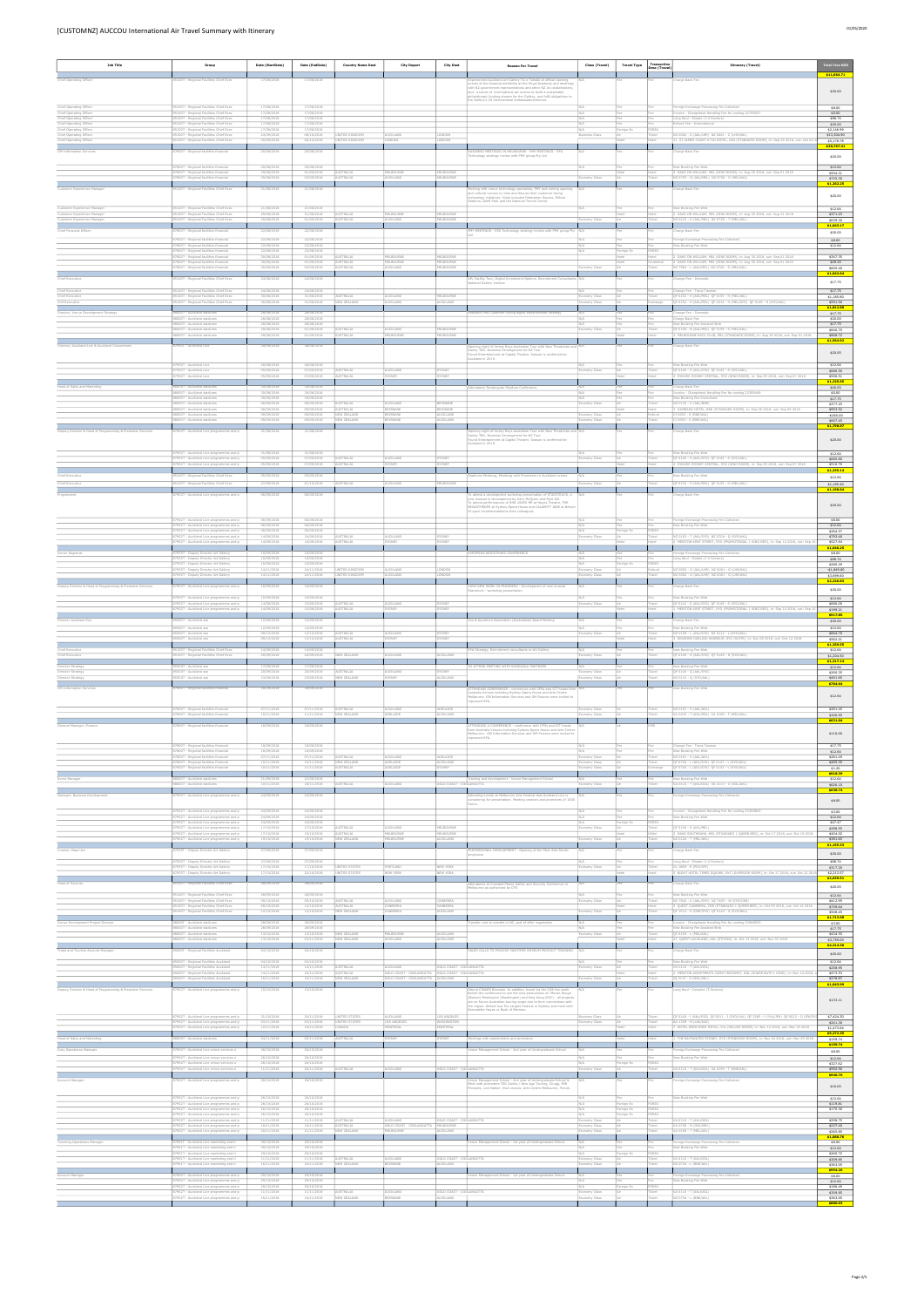| [CUSTOMNZ] AUCCOU International Air Travel Summary with Itinerary                                                                                                                                                                    |  |
|--------------------------------------------------------------------------------------------------------------------------------------------------------------------------------------------------------------------------------------|--|
| $\blacksquare$ . The contract of the contract of the contract of the contract of the contract of the contract of the contract of the contract of the contract of the contract of the contract of the contract of the contract of the |  |

| <b>Job Title</b>                                           | Group                                                                                                                         | Date (StartDate)                       | Date (EndDate)                         | <b>Country Name Dest</b>      | <b>City Depart</b>            | <b>City Dest</b>               |                                                                                                                                                                                                                                                                           | Class (Travel)               | <b>Travel Type</b> | Transactio           | <b>Itinerary (Travel)</b>                                                                                                                                              | Fotal Fare NZE                      |
|------------------------------------------------------------|-------------------------------------------------------------------------------------------------------------------------------|----------------------------------------|----------------------------------------|-------------------------------|-------------------------------|--------------------------------|---------------------------------------------------------------------------------------------------------------------------------------------------------------------------------------------------------------------------------------------------------------------------|------------------------------|--------------------|----------------------|------------------------------------------------------------------------------------------------------------------------------------------------------------------------|-------------------------------------|
| Account Manager                                            | 87952T - Auckland Live programmes and p<br>87952T - Auckland Live programmes and p                                            | 29/10/2018<br>29/10/2018               | 29/10/2018<br>29/10/2018               |                               |                               |                                | <b>Reason For Travel</b><br>Venue Management School - 2nd year of Undergraduate School                                                                                                                                                                                    | N/A                          |                    | Desc (Travel)        | Foreign Exchange Processing Fee Collected<br>New Booking Fee Web                                                                                                       | \$8.00<br>\$12.64                   |
|                                                            | 87952T - Auckland Live programmes and p<br>87952T - Auckland Live programmes and p                                            | 29/10/2018<br>11/11/2018               | 29/10/2018<br>16/11/2018               | USTRALIA                      | AUCKLAND                      | <b>OLD COAST - COOLANGATTA</b> |                                                                                                                                                                                                                                                                           | my Class                     | Foreign Ex         | FOREX<br>Ticket      | A 0110 - T (AKL/OOL) VA 0113 - T (OOL/AKL)                                                                                                                             | \$188.09<br>\$686.10                |
|                                                            | 21T - Curator of mammal:                                                                                                      | 30/10/2018                             | 30/10/2018                             |                               |                               |                                | o & Aquarium Asse<br>ommittee (SAC) meeting attendance                                                                                                                                                                                                                    |                              |                    |                      | arge Back Fer                                                                                                                                                          | \$894.83<br>\$20.00                 |
|                                                            | 85521T - Curator of mammals<br>85521T - Curator of mammals<br>85521T - Curator of mammals                                     | 30/10/2018<br>12/12/2018<br>12/12/2018 | 30/10/2018<br>14/12/2018<br>14/12/2018 | AUSTRALIA<br><b>AUSTRALIA</b> | UCKLAND<br><b>ONEY</b>        | <b>SYDNEY</b>                  |                                                                                                                                                                                                                                                                           | omy Class                    |                    |                      | New Booking Fee Web<br>NZ 0109 - P (AKL/SYD) NZ 0108 - X (SYD/AKL)<br>2 PARK REGIS CONCIERGE APARTMENT HOTEL, SYD (APARTMENT), in: Dec 12 2018, out: D                 | \$12.64<br>\$564.60<br>\$372.75     |
| Duty Operations Manager                                    | 87954T - Auckland Live venue services o                                                                                       | 30/10/2018                             | 30/10/2018                             |                               |                               |                                | Venue Management School - 1st year of Undergraduate School                                                                                                                                                                                                                |                              |                    |                      | Foreign Exchange Processing Fee Collected                                                                                                                              | \$969.99<br>\$8.00                  |
|                                                            | 87954T - Auckland Live venue services o<br>87954T - Auckland Live venue services o<br>87954T - Auckland Live venue services o | 30/10/2018<br>30/10/2018<br>11/11/2018 | 30/10/2018<br>30/10/2018<br>11/11/2018 | <b>AUSTRALIA</b>              | AUCKLAND                      | GOLD COAST - COOLANGATTA       |                                                                                                                                                                                                                                                                           | N/L<br>N/A<br>Economy Class  | Foreign Ex         | FOREX<br>Ticket      | New Booking Fee Web<br>VA 0110 - Q (AKL/OOL)                                                                                                                           | \$12.64<br>\$43.14<br>\$329.85      |
| N/A Contract                                               | 87954T - Auckland Live venue services o<br>87930T - Director Art Gallery                                                      | 18/11/2018<br>30/10/2018               | 18/11/2018<br>30/10/2018               | NEW ZEALAN                    | RISBANE                       | <b>AUCKLAND</b>                | ttend the 9th Asia Pacific Triennale to conduct curatorial Research in N/A                                                                                                                                                                                                | my Class                     |                    | Ticket               | OF 0119 - S (BNE/AKL<br>Charge Back Fee                                                                                                                                | \$380.95<br>\$774.58                |
|                                                            | 87930T - Director Art Gallery                                                                                                 | 30/10/2018                             | 30/10/2018                             |                               |                               |                                | ine with the Gallery's Cultural Enterprise Plan and to develop the<br>hibition programme.                                                                                                                                                                                 | N/A                          |                    | Fee:                 | New Booking Fee Web                                                                                                                                                    | \$20.00<br>\$12.64                  |
|                                                            | 87930T - Director Art Gallery<br>87930T - Director Art Gallery                                                                | 23/11/2018<br>23/11/2018               | 27/11/2018<br>27/11/2018               | AUSTRALIA<br><b>AUSTRALIA</b> | AUCKLAND                      | BRISBANE                       |                                                                                                                                                                                                                                                                           | onomy Class                  |                    | Ticket               | NZ 0135 - V (AKL/BNE) NZ 0136 - T (BNE/AKL)<br>4 RIVERSIDE HOTEL SOUTHBANK, BNE (STANDARD ROOM), in: Nov 23 2018, out: Nov 27 3                                        | \$762.20<br>\$571.57                |
| Manager, Presenter Services                                | 7952T - Auckland Live programmes and p                                                                                        | 30/10/2018                             | 30/10/2018                             |                               |                               |                                | ttend and represent Auckland Live at OzPAC meeting, Attend the<br>sening night of School of Rock the musical, Auckland Live are                                                                                                                                           |                              |                    |                      | harge Back Fee                                                                                                                                                         | \$1,366.41<br>\$20.00               |
|                                                            | 87952T - Auckland Live programmes and p                                                                                       | 30/10/2018                             | 30/10/2018                             |                               |                               |                                | rently in discussion with the producer about performing in the Civic<br>eatre 2019/2020.                                                                                                                                                                                  | N/A                          | Fee                | Fee                  | Foreign Exchange Processing Fee Collected                                                                                                                              | \$8.00                              |
|                                                            | 87952T - Auckland Live programmes and p<br>87952T - Auckland Live programmes and p<br>87952T - Auckland Live programmes and p | 30/10/2018<br>30/10/2018<br>08/11/2018 | 30/10/2018<br>30/10/2018<br>08/11/2018 | AUSTRALIA                     | AUCKLAND                      | MELBOURNI                      |                                                                                                                                                                                                                                                                           | N/A<br>N/A<br>Economy Class  | Foreign E:         | FOREX<br>Ticket      | New Booking Fee Web<br>VA 0168 - Q (AKL/MEL                                                                                                                            | \$12.64<br>\$223.44<br>\$335.35     |
|                                                            | 87952T - Auckland Live programmes and p<br>7952T - Auckland Live programmes and p                                             | 08/11/2018<br>10/11/2018               | 10/11/2018<br>10/11/2018               | AUSTRALIA<br><b>EW ZEALAN</b> | MELBOURNE<br><b>IFI BOURN</b> | MELBOURNE<br><b>LICKLAND</b>   |                                                                                                                                                                                                                                                                           |                              |                    | Hotel                | 2 OAKS WRAP ON SOUTHBANK, MEL (STANDARD 1 DOUBLE BED), in: Nov 08 2018, out: No<br>NZ 0124 - W (MEL/AKI                                                                | \$403.19<br>\$422.95                |
| General Manager Sales & Marketing                          | 87910T - Auckland conventions                                                                                                 | 31/10/2018                             | 31/10/2018                             |                               |                               |                                | esenting our venues at Conventions & Incentives New Zealand<br>CO Conference and Exhibition 2018                                                                                                                                                                          | N/A                          |                    |                      | Charge Back Fee                                                                                                                                                        | \$1,425.57<br>\$20.00               |
|                                                            | 87910T - Auckland conventions<br>87910T - Auckland conventions                                                                | 31/10/2018<br>09/12/2018               | 31/10/2018<br>12/12/2018               | <b>AUSTRALIA</b>              | <b>AUCKLAND</b>               | MELBOURNE                      |                                                                                                                                                                                                                                                                           | N/A<br>conomy Class          | Fee                | Fee<br>Ticket        | New Booking Fee Web<br>NZ 0123 - S (AKL/MEL) NZ 0722 - T (MEL/AKL)                                                                                                     | \$12.64<br>\$586.30                 |
| Security & Safety Manager                                  | 7910T - Auckland conventions<br>7953T - Auckland Live visitor experien                                                        | 09/12/2018<br>31/10/2018               | 12/12/2018<br>31/10/2018               | STRALIA                       | LBOURNE                       | ELBOURNE                       |                                                                                                                                                                                                                                                                           |                              |                    |                      | NOVOTEL MELBOURNE SOUTH WHARF, MEL (SUPERIOR 1 KING BED), in: Dec 09 2018,<br>reign Exchange Processing Fee Collected                                                  | \$785.15<br>\$1,404.09              |
|                                                            | 87953T - Auckland Live visitor experien                                                                                       | 31/10/2018                             | 31/10/2018                             |                               |                               |                                | tend a week long training programme, "Train the Traine<br>creditation in Behavioural Detection                                                                                                                                                                            |                              |                    |                      | New Booking Fee Web                                                                                                                                                    | \$8.00<br>\$12.64                   |
|                                                            | 87953T - Auckland Live visitor experien<br>87953T - Auckland Live visitor experien<br>87953T - Auckland Live visitor experier | 31/10/2018<br>04/11/2018<br>04/11/2018 | 31/10/2018<br>04/11/2018<br>09/11/2018 | AUSTRALIA<br><b>AUSTRALIA</b> | AUCKLAND<br>RISBAN            | BRISBANE<br>BRISBANE           |                                                                                                                                                                                                                                                                           | N/A<br>Economy Class         | Foreign Ex         | FOREX<br>Ticket      | NZ 0739 - H (AKL/BNE)<br>QUEST CANNON HILL, BNE (STANDARD ROOM), in: Nov 04 2018, out: Nov 09 2018                                                                     | \$255.97<br>\$480.75<br>\$1,243.41  |
|                                                            | 87953T - Auckland Live visitor experien                                                                                       | 09/11/2018                             | 09/11/2018                             | NEW ZEALAND                   | <b>ISBANE</b>                 | AUCKLAND                       |                                                                                                                                                                                                                                                                           | omy Class                    |                    | Ticket               | QF 0125 - S (BNE/AKL)                                                                                                                                                  | \$379.55<br>\$2,380.32              |
| Deputy Director & Head of Programming & Presenter Services | 87952T - Auckland Live programmes and p                                                                                       | 15/11/2018                             | 15/11/2018                             |                               |                               |                                | nd CINARS Biennale. In addition, travel via the USA the week<br>fore the conference to see the new productions of shows that are on<br>sture Australian touring scope due to their connections with the<br>egion. Attend Just For Laughs Festival in Sydney and meet with |                              |                    |                      | Charge Back Fee                                                                                                                                                        | \$20.00                             |
|                                                            | 87952T - Auckland Live programmes and p                                                                                       | 15/11/2018                             | 15/11/2018<br>25/11/2018               | <b>AUSTRALIA</b>              | <b>CONFY</b>                  | CVDMEY                         | nadette Hayes re Book of Mormon.                                                                                                                                                                                                                                          | N/A                          | Fee                | Fee                  | New Booking Fee Web                                                                                                                                                    | \$12.64                             |
| Director, Auckland Live & Auckland Conventions             | 87952T - Auckland Live programmes and p<br>87950T - Auckland Live                                                             | 21/11/2018<br>15/11/2018               | 15/11/2018                             |                               |                               |                                | usiness Development: Meetings with suppliers, other arts                                                                                                                                                                                                                  |                              |                    |                      | 4 MERITON ON PITT STREET, SYD (SUPERIOR 1 KING BED), in: Nov 21 2018, out: Nov 25 2<br>Change Fee - Domestic                                                           | \$1,550.86<br>\$1,583.50<br>\$17.75 |
|                                                            | 87950T - Auckland Live<br>87950T - Auckland Live                                                                              | 15/11/2018<br>05/12/2018               | 15/11/2018<br>08/12/2018               | AUSTRALIA                     | AUCKLAND                      | MELBOURNE                      | ganisations and promoters.                                                                                                                                                                                                                                                | Economy Class                |                    | Ticket               | lew Booking Fee Web<br>QF 0154 - S (AKL/MEL) QF 0153 - S (MEL/AKL)                                                                                                     | \$12.64<br>\$683.70                 |
|                                                            | 87950T - Auckland Live                                                                                                        | 05/12/2018                             | 08/12/2018                             | AUSTRALIA                     | MELBOURNE                     | MELBOURNE                      |                                                                                                                                                                                                                                                                           |                              |                    |                      | 3 OUEST SOUTHBANK, MEL (DELUXE.1 OUEEN BED), in: Dec 05 2018, out: Dec 08 2018                                                                                         | \$649.82<br>\$1,363.91              |
| Chief Executive<br>Chief Executive                         | 85100T - Regional Facilities Chief Exec<br>85100T - Regional Facilities Chief Exec                                            | 19/11/2018<br>05/12/2018               | 19/11/2018<br>06/12/2018               | NEW ZEALAND                   | AUCKLAND                      | AUCKLAND                       | uckland Art Gallery Interviews                                                                                                                                                                                                                                            | N/A<br>my Class              |                    | Fee<br><b>Ticket</b> | New Booking Fee Consultant<br>QF 0158 - Q (AKL/MEL) QF 0155 - O (MEL/AKL)                                                                                              | \$17.75<br>\$526.70<br>\$544.45     |
| Tourism Sales Advisor                                      | 85588T - Zoo business development<br>85588T - Zoo business development                                                        | 21/11/2018<br>11/04/2019               | 21/11/2018<br>22/04/2019               | AUSTRALIA                     | AUCKLAND                      | GOLD COAST - COOLANGATTA       | INVESTMENT IN ANNUAL SALES ACTIVITY - Network & influence<br>ourism partners                                                                                                                                                                                              | nomy Class                   |                    | Ticket               | lew Booking Fee Web<br>NZ 0937 - V (AKL/OOL) NZ 0136 - W (BNE/AKL)                                                                                                     | \$12.64<br>\$775.90                 |
| ourism Sales Adviso                                        | 88T - Zoo business development                                                                                                | 21/11/2018                             | 21/11/2018                             |                               |                               |                                | NVESTMENT IN ANNUAL SALES ACTIVITY - Network & influence                                                                                                                                                                                                                  |                              |                    |                      | national Chargeback Fer                                                                                                                                                | \$788.54<br>\$20.00                 |
|                                                            | 85588T - Zoo business development<br>85588T - Zoo business development                                                        | 21/11/2018<br>16/04/2019               | 21/11/2018<br>19/04/2019               | STRALIA                       |                               |                                |                                                                                                                                                                                                                                                                           | N/A                          | Fee                | Fee                  | New Booking Fee Web<br>ROYAL ON THE PARK, BNE (DELUXE,1 KING BED), in: Apr 16 2019, out: Apr 19 2019                                                                   | \$12.64<br>\$462.95                 |
| vation Planning Facilitator                                | 500T - Auckland zo                                                                                                            | 30/11/2018                             | 30/11/2018                             |                               |                               |                                | elop regional capability and capacity in the conservation plan<br>ocesses and tools developed by Conservation Planning Specialist<br>oup (CPSG), a conservation planning body of the World                                                                                |                              |                    |                      | ew Booking Fee Web                                                                                                                                                     | \$495.59<br>\$12.64                 |
|                                                            | 85500T - Auckland zoo                                                                                                         | 22/02/2019                             | 24/02/2019                             | STRALIA                       | UCKLAND                       |                                | nservation Union (IUCN).                                                                                                                                                                                                                                                  | my Class                     |                    |                      | NZ 0707 - S (AKL/SYD) NZ 0702 - S (SYD/AKL)                                                                                                                            | \$623.60                            |
| lead of Public Engagement                                  | 87935T - Deputy Director Art Gallery<br>7935T - Deputy Director Art Gallery                                                   | 07/01/2019<br>19/01/2019               | 07/01/2019<br>21/01/2019               | W ZEALAND                     |                               |                                | CRUITMENT COST - Relocation                                                                                                                                                                                                                                               |                              |                    |                      | Long Haul - Simple (1-4 Sectors) for MCLISKY / JUSTINE MS<br>(0254 - K (LHR/HKG) CX 0113 - K (HKG/AKL)                                                                 | \$636.24<br>\$88.74<br>\$2,358.65   |
| General Manager Risk, Safety & Assurance                   | 87935T - Deputy Director Art Gallery                                                                                          | 08/01/2019                             | 08/01/2019                             |                               |                               |                                | prporate Directors MEETING                                                                                                                                                                                                                                                |                              |                    |                      | Change Fee - Trans Tasma                                                                                                                                               | \$2,447.39<br>\$17.75               |
|                                                            | 87935T - Deputy Director Art Gallery<br>87935T - Deputy Director Art Gallery<br>87935T - Deputy Director Art Gallery          | 08/01/2019<br>08/01/2019<br>20/02/2019 | 08/01/2019<br>08/01/2019<br>20/02/2019 | <b>AUSTRALIA</b>              | NUCKLAND                      | HOBART                         |                                                                                                                                                                                                                                                                           | N/A<br>N/A<br>Economy Class  | Fee<br>Fee         | Fee<br>Exchange      | Invoice - Chargeback Handling Fee for costing 24021874<br>New Booking Fee Web<br>NZ 0109 - S (AKL/SYD) NZ 7521 - B (SYD/HBA)                                           | \$3.00<br>\$12.64<br>\$0.00         |
|                                                            | - Deputy Director Art Gallery<br>87935T - Deputy Director Art Gallery                                                         | 20/02/2019                             | 23/02/2019                             | <b>STRALIA</b><br>AUSTRALIA   | JCKLAND<br>HOBART             | HOBART                         |                                                                                                                                                                                                                                                                           | omv Class                    |                    |                      | 0125 - S (AKL/MEL) NZ 7409 - S (MEL/HB)<br>3 THE HENRY JONES ART HOTEL, HBA (STUDIO), in: Feb 20 2019, out: Feb 23 2019<br>NZ 7412 - T (HBA/SYD) NZ 0112 - X (SYD/AKL) | \$305.25<br>\$1,036.72              |
| irector Auckland Zoo                                       | 87935T - Deputy Director Art Gallery<br>00T - Auckland zoo                                                                    | 23/02/2019<br>08/01/2019               | 23/02/2019                             | NEW ZEALAND                   | HOBART                        | AUCKLAND                       | o & Aquarium Association (Australasia) Board Meeting                                                                                                                                                                                                                      | my Class                     |                    |                      | ew Booking Fee Web                                                                                                                                                     | \$528.85<br>\$1,904.21<br>\$12.64   |
|                                                            | 85500T - Auckland zoo<br>85500T - Auckland zoo                                                                                | 10/02/2019<br>15/02/2019               | 10/02/2019<br>15/02/2019               | AUSTRALIA<br>NEW ZEALAND      | AUCKLAND<br>MELBOURNE         | MELBOURNE<br><b>AUCKLAND</b>   |                                                                                                                                                                                                                                                                           | Economy Class<br>nomy Class  |                    | Ticket<br>Ticket     | QF 0154 - S (AKL/MEL)<br>NZ 0128 - S (MEL/AKL)                                                                                                                         | \$306.75<br>\$247.65                |
| Director Auckland Zoo                                      | 85500T - Auckland zoo<br>85500T - Auckland zoo                                                                                | 09/01/2019<br>09/01/2019               | 09/01/2019<br>09/01/2019               |                               |                               |                                | Zoo & Aquarium Association (Australasia) Board Meeting                                                                                                                                                                                                                    | N/A                          |                    | Fee                  | Invoice - Chargeback Handling Fee for costing 23935728<br>New Booking Fee Web                                                                                          | \$567.04<br>\$3.00<br>\$12.64       |
|                                                            | R5500T - Auckland zor<br>85500T - Auckland zoo                                                                                | 10/02/2019                             | 15/02/2019                             | <b>USTRALIA</b>               | <b>MELBOURNE</b>              | MEI BOLIRNE                    |                                                                                                                                                                                                                                                                           |                              |                    |                      | 5 ART SERIES THE LARWILL, MEL (GARDEN VIEW ROOM), in: Feb 10 2019, out: Feb 15 20                                                                                      | \$1,016.35<br>\$1,031.99            |
| Director Auckland Zoo                                      | 00T - Auckland zo                                                                                                             | 11/01/2019<br>16/05/2019               | 11/01/2019<br>08/06/2019               |                               | UCKLAND                       |                                | 019 International Zoo Design Conference                                                                                                                                                                                                                                   |                              |                    |                      | ong Haul - Simple (1-4 Sectors)<br>(R 0921 - R (AKL/DOH) QR 0069 - R (DOH/FRA) QR 0068 - R (FRA/DOH) QR 0920 - R (D                                                    | \$88.74<br>\$6,123.60<br>S6.212.34  |
| Head of Facility Services                                  | 85500T - Auckland zoo<br>5500T - Auckland zoc                                                                                 | 11/01/2019<br>16/05/2019               | 11/01/2019<br>06/06/2019               |                               | <b>JCKLAND</b>                |                                | 019 International Zoo Design Conference                                                                                                                                                                                                                                   | iess Class                   |                    | Fee                  | Long Haul - Simple (1-4 Sectors<br>QR 0921 - R (AKL/DOH) QR 0069 - R (DOH/FRA) QR 0068 - R (FRA/DOH) QR 0920 - R (D                                                    | \$88.74<br>\$6,123.60<br>\$6,212.34 |
|                                                            | 7952T - Auckland Live programmes and p                                                                                        | 15/01/2019                             | 15/01/2019                             |                               |                               |                                | nvited to Honey Pot, Adelaide Fringe Festival's international<br>narketplace. The purpose of the trip is to see work that may be<br>uitable for presentation as part Programme Development's 2020/21                                                                      |                              |                    |                      | oreign Exchange Processing Fee Collected                                                                                                                               | \$8.00                              |
|                                                            | 87952T - Auckland Live programmes and p                                                                                       | 15/01/2019                             | 15/01/2019                             |                               |                               |                                | rogramme and build on our international networks.                                                                                                                                                                                                                         | N/A                          |                    | Fee                  | New Booking Fee Web                                                                                                                                                    | \$12.64                             |
|                                                            | 87952T - Auckland Live programmes and p<br>87952T - Auckland Live programmes and p<br>87952T - Auckland Live programmes and p | 15/01/2019<br>15/01/2019<br>06/03/2019 | 15/01/2019<br>15/01/2019<br>06/03/2019 | AUSTRALIA                     | AUCKLAND                      | ADELAIDE                       |                                                                                                                                                                                                                                                                           | N/A<br>N/A<br>Economy Class  | Foreign Ex         | FOREX<br>Ticket      | Visa Processing Fee<br>NZ 0191 - S (AKL/ADL)                                                                                                                           | \$25.00<br>\$402.18<br>\$281.65     |
|                                                            | 87952T - Auckland Live programmes and p                                                                                       | 09/03/2019                             | 09/03/2019                             | NEW ZEALAN                    | ADELAIDE                      | AUCKLAND                       |                                                                                                                                                                                                                                                                           | omy Class                    |                    | icket.               | NZ 7730 - T (ADL/SYD) NZ 0702 - X (SYD/AKL                                                                                                                             | \$558.95<br>\$1,288.42              |
| General Manager Sales & Marketing                          | 87910T - Auckland conventions<br>87910T - Auckland conventions                                                                | 18/01/2019<br>18/01/2019               | 18/01/2019<br>18/01/2019               |                               |                               |                                | present our venues at the Asia Pacific Incentives & Meeting Events   N/A                                                                                                                                                                                                  | N/A                          | Fee<br>Fee         | Fee:<br>Fee          | oreign Exchange Processing Fee Collected<br>Invoice - Chargeback Handling Fee for costing 24023267                                                                     | \$8.00<br>\$3.00                    |
|                                                            | 87910T - Auckland conventions<br>87910T - Auckland conventions<br>87910T - Auckland conventions                               | 18/01/2019<br>18/01/2019               | 18/01/2019<br>18/01/2019<br>21/02/2019 |                               |                               |                                |                                                                                                                                                                                                                                                                           | N/A<br>$\overline{N/A}$      | Foreign Ex         | FOREX                | New Booking Fee Web                                                                                                                                                    | \$12.64<br>\$109.34                 |
|                                                            | 87910T - Auckland convention                                                                                                  | 17/02/2019<br>17/02/2019               | 21/02/2019                             | AUSTRALIA<br><b>AUSTRALIA</b> | AUCKLAND<br><b>ELBOURNE</b>   | MELBOURNE<br><b>IELBOURNE</b>  |                                                                                                                                                                                                                                                                           | Economy Class                |                    | Ticket               | NZ 0123 - W (AKL/MEL) NZ 0722 - S (MEL/AKL)<br>4 ADINA MELBOURNE, MEL (STANDARD 1 QUEEN BED), in: Feb 17 2019, out: Feb 21 2019                                        | \$620.60<br>\$723.88<br>\$1,477.46  |
| iness Development Manager                                  | 37910T - Auckland conventions                                                                                                 | 18/01/2019                             | 18/01/2019                             |                               |                               |                                | resent our venues at the Asia Pacific Incentives & Meeting Events                                                                                                                                                                                                         |                              |                    |                      | eign Exchange Processing Fee Collected                                                                                                                                 | \$8.00                              |
|                                                            | 87910T - Auckland conventions<br>87910T - Auckland conventions<br>87910T - Auckland conventions                               | 18/01/2019<br>18/01/2019<br>18/01/2019 | 18/01/2019<br>18/01/2019<br>18/01/2019 |                               |                               |                                |                                                                                                                                                                                                                                                                           | $\overline{N}$<br>N/A        | Foreign Ex         | FOREX                | Invoice - Chargeback Handling Fee for costing 24023213<br>New Booking Fee Web                                                                                          | \$3.00<br>\$12.64<br>\$109.34       |
|                                                            | 87910T - Auckland conventions<br>87910T - Auckland conventions                                                                | 17/02/2019<br>17/02/2019               | 21/02/2019<br>21/02/2019               | <b>AUSTRALIA</b><br>AUSTRALIA | AUCKLAND<br>ELBOURNE          | MELBOURNE<br>MELBOURNE         |                                                                                                                                                                                                                                                                           | Economy Class                |                    | Ticket               | NZ 0123 - W (AKL/MEL) NZ 0722 - S (MEL/AKL)<br>4 ADINA MELBOURNE, MEL (KING ROOM), in: Feb 17 2019, out: Feb 21 2019                                                   | \$620.60<br>\$954.43<br>\$1,708.01  |
| Director, Maritime Museum                                  | 85000T - Regional Facilities Auckland                                                                                         | 22/01/2019                             | 22/01/2019                             |                               |                               |                                | INTERNATIONAL CONGRESS FOR MARITIME MUSEUMS (ICMM)<br>CONGRESS                                                                                                                                                                                                            |                              |                    |                      | Charge Back Fee                                                                                                                                                        | \$20.00                             |
|                                                            | 85000T - Regional Facilities Auckland<br>85000T - Regional Facilities Auckland<br>85000T - Regional Facilities Auckland       | 22/01/2019<br>22/01/2019<br>27/03/2019 | 22/01/2019<br>22/01/2019<br>02/04/2019 | UNITED STATES                 | AUCKLAND                      | SAN FRANCISCO                  |                                                                                                                                                                                                                                                                           | N/A<br><b>Business Class</b> | Fee<br>Air         | Fee<br>Ticket        | roice - Chargeback Handling Fee for costing 23806164<br>Long Haul - Simple (1-4 Sectors)<br>NZ 0008 - J (AKL/SFO) NZ 0007 - J (SFO/AKL)                                | \$0.00<br>\$88.74<br>\$7,676.50     |
|                                                            | 00T - Regional Facilities Auckland                                                                                            | 28/03/2019                             | 31/03/2019                             | <b>ITED STATES</b>            | AN FRANCISC                   | AN FRANCISC                    |                                                                                                                                                                                                                                                                           |                              |                    |                      | HOTEL ZOE FISHERMANS WHARF, SFO (STANDARD ROOM), in: Mar 28 2019, out: Mar 31                                                                                          | \$1,583.05<br>\$9,368.29            |
| Head of Marketing & Ticketing                              | 37951T - Auckland Live marketing and ti<br>87951T - Auckland Live marketing and ti                                            | 29/01/2019<br>29/01/2019               | 29/01/2019<br>29/01/2019               |                               |                               |                                | o attend a performance of School of Rock and meet up with the                                                                                                                                                                                                             | N/A                          |                    |                      | reign Exchange Processing Fee Collected<br>New Booking Fee Web                                                                                                         | \$8.00                              |
|                                                            | 87951T - Auckland Live marketing and ti<br>87951T - Auckland Live marketing and ti                                            | 29/01/2019<br>08/02/2019               | 29/01/2019<br>08/02/2019               | AUSTRALIA                     | AUCKLAND                      | MELBOURNE                      |                                                                                                                                                                                                                                                                           | N/A<br>Economy Class         | Foreign Ex         | FOREX<br>Ticket      | NZ 0123 - T (AKL/MEL)                                                                                                                                                  | \$12.64<br>\$110.30<br>\$301.65     |
| Pest Control Coordinator                                   | 87951T - Auckland Live marketing and ti<br>85500T - Auckland zoo                                                              | 10/02/2019<br>01/02/2019               | 10/02/2019<br>01/02/2019               | NEW ZEALAND                   | MELBOURNE                     | AUCKLAND                       | moan Wildife Conservation Programme                                                                                                                                                                                                                                       | my Class<br>N/A              |                    | Ticket               | VA 0167 - E (MEL/AKL)<br>New Booking Fee Assisted Web                                                                                                                  | \$516.95<br>\$949.54<br>\$17.75     |
|                                                            | 85500T - Auckland zoo<br>85500T - Auckland zoc                                                                                | 03/02/2019<br>08/02/2019               | 03/02/2019<br>09/02/2019               | SAMOA<br>NEW ZEALAN           | AUCKLAND                      | APIA<br>AUCKLAND               |                                                                                                                                                                                                                                                                           | onomy Class<br>my Class      |                    | Ticket               | NZ 0992 - P (AKL/APW)<br>NZ 0997 - X (APW/AKL                                                                                                                          | \$213.55<br>\$398.95                |
| Security Threat Manager                                    | 87800T - Regional facilities financial<br>87800T - Regional facilities financial                                              | 05/02/2019<br>26/02/2019               | 05/02/2019<br>26/02/2019               | <b>AUSTRALIA</b>              | AUCKLAND                      | MELBOURNE                      | NEW STAFF TRAINING FOR ROLE                                                                                                                                                                                                                                               | onomy Class                  |                    | Fee<br>Ticket        | New Booking Fee Web<br>NZ 0125 - G (AKL/MEL)                                                                                                                           | \$630.25<br>\$12.64<br>\$329.65     |
|                                                            | 87800T - Regional facilities financial                                                                                        | 01/03/2019                             | 02/03/2019                             | NEW ZEALAN                    | <b>IELBOURN</b>               | AUCKLAND                       |                                                                                                                                                                                                                                                                           | ny Class                     |                    | Ticket               | NZ 0726 - P (MEL/AKL)                                                                                                                                                  | \$256.15<br>\$598.44                |
| Crowd Safety Manager                                       | 87800T - Regional facilities financial<br>87800T - Regional facilities financial                                              | 05/02/2019<br>26/02/2019               | 05/02/2019<br>02/03/2019               | USTRALIA                      | <b>AUCKLAND</b>               | MELBOURNE                      | wded Places Safety and Security Conference                                                                                                                                                                                                                                | my Class                     |                    | Fee<br>Ticket        | New Booking Fee Consultant<br>NZ 0125 - V (AKL/MEL) NZ 0124 - V (MEL/AKL                                                                                               | \$17.75<br>\$796.80<br>\$814.55     |
| Head of Marketing & Ticketing                              | 37951T - Auckland Live marketing and ti                                                                                       | 07/02/2019                             | 07/02/2019                             |                               |                               |                                | To attend (as invited) opening night of Book of Mormon to gain an<br>understanding of how the show works in full mode. Opportunity to<br>neet with marketing team of BOM and/or marketing and Programm                                                                    |                              |                    |                      | oreign Exchange Processing Fee Collected                                                                                                                               | \$8.00                              |
|                                                            | 87951T - Auckland Live marketing and ti                                                                                       | 07/02/2019                             | 07/02/2019                             |                               |                               |                                | edership of QPAC to progress current OZPAC discussi                                                                                                                                                                                                                       |                              |                    |                      | International Chargeback Fee                                                                                                                                           | \$20.00                             |
|                                                            | 87951T - Auckland Live marketing and ti<br>87951T - Auckland Live marketing and ti                                            | 07/02/2019<br>07/02/2019               | 07/02/2019<br>07/02/2019               |                               |                               |                                |                                                                                                                                                                                                                                                                           | N/A<br>N/A                   | Foreign Ex         | FOREX                | New Booking Fee Web                                                                                                                                                    | \$12.64<br>\$83.50                  |
|                                                            | 87951T - Auckland Live marketing and ti<br>951T - Auckland Live marketing and ti                                              | 20/03/2019<br>20/03/2019               | 21/03/2019<br>21/03/2019               | AUSTRALIA<br>TRALIA           | AUCKLAND                      | <b>BRISBANE</b>                |                                                                                                                                                                                                                                                                           | Economy Class                |                    | Ticket               | NZ 0135 - L (AKL/BNE) NZ 0136 - L (BNE/AKL)<br>MERCURE HOTEL BRISBANE, BNE (SUPERIOR 1 QUEEN BED), in: Mar 20 2019, out: Mar 2                                         | \$642.50<br>\$193.97<br>\$960.61    |
| General Manager Sales & Marketing                          | 7910T - Auckland conventions<br>87910T - Auckland conventions                                                                 | 11/02/2019<br>11/02/2019               | 11/02/2019<br>11/02/2019               |                               |                               |                                | Representing our venues at Conventions & Incentives New Zealand<br>PCO Conference and Exhibition 2018                                                                                                                                                                     | N/A                          | Fee                | Fee                  | hange Fee - Trans Tasmar<br>International Chargeback Fee                                                                                                               | \$17.75<br>\$20.00                  |
|                                                            | 87910T - Auckland conventi<br>87910T - Auckland conventions<br>87910T - Auckland conventions                                  | 11/02/2019<br>26/03/2019<br>26/03/2019 | 11/02/2019<br>27/03/2019<br>27/03/2019 | AUSTRALIA<br>AUSTRALIA        | AUCKLAND<br>YDNEY             | <b>SYDNEY</b><br>SYDNEY        |                                                                                                                                                                                                                                                                           | Economy Class                | Air                | Exchange             | New Booking Fee Wel<br>NZ 0101 - S (AKL/SYD) NZ 0108 - S (SYD/AKL)<br>1 SKYE HOTEL SUITES SYDNEY, SYD (DELUXE STUDIO), in: Mar 26 2019, out: Mar 27 201                | \$12.64<br>\$100.00                 |
|                                                            | 910T - Auckland conventions                                                                                                   | 26/03/2019                             | 28/03/2019                             | <b>ISTRALIA</b>               | UCKLAND                       |                                |                                                                                                                                                                                                                                                                           | my Class                     |                    |                      | (2 0101 - S (AKL/SYD) NZ 0710 - S (SYD/AKI                                                                                                                             | \$357.96<br>\$581.40<br>\$1,089.75  |
| Marketing & Audience Development Manager                   | 7951T - Auckland Live marketing and ti                                                                                        | 12/02/2019                             | 12/02/2019                             |                               |                               |                                | .<br>In attend (as invited) opening night of Book of Mormon to gain an<br>Inderstanding of how the show works in full mode. Opportunity to<br>eet with marketing team of BOM and/or marketing and Programn                                                                |                              |                    |                      | oreign Exchange Processing Fee Collected                                                                                                                               | \$8.00                              |
|                                                            | 87951T - Auckland Live marketing and ti                                                                                       | 12/02/2019                             | 12/02/2019                             |                               |                               |                                | dership of QPAC to progress current OZPAC discussio                                                                                                                                                                                                                       | N/A                          |                    |                      | International Charneback Fee                                                                                                                                           | \$20,00                             |
|                                                            | 87951T - Auckland Live marketing and ti<br>7951T - Auckland Live marketing and ti                                             | 12/02/2019<br>12/02/2019               | 12/02/2019<br>12/02/2019               |                               |                               |                                |                                                                                                                                                                                                                                                                           | N/A                          | oreign Ex          | FOREX                | New Booking Fee Web                                                                                                                                                    | \$12.64<br>\$101.68                 |
|                                                            | 87951T - Auckland Live marketing and till<br>87951T - Auckland Live marketing and ti                                          | 20/03/2019<br>20/03/2019               | 21/03/2019<br>24/03/2019               | AUSTRALIA<br>AUSTRALIA        | BRISBANE<br>AUCKLAND          | BRISBANE<br><b>TSRANE</b>      |                                                                                                                                                                                                                                                                           | omy Class                    |                    |                      | MERCURE HOTEL BRISBANE, BNE (SUPERIOR 1 OUEEN BED), in: Mar 20 2019, out: Mar 2<br>NZ 0135 - S (AKL/BNE) NZ 0702 - L (SYD/AKL)                                         | \$213.93<br>\$538.40<br>\$894.65    |
| Deputy Director & Head of Programming & Presenter Services | 952T - Auckland Live programmes and p                                                                                         | 12/02/2019                             | 12/02/2019                             |                               |                               |                                | ts South Australia and the Confederation of Australian Int<br>Arts Festivals have invited Auckland Live to attend a range of initatives<br>o coincide with the Adelaide Festival programme.                                                                               |                              |                    |                      | ew Booking Fee Web                                                                                                                                                     |                                     |
|                                                            |                                                                                                                               |                                        |                                        |                               |                               |                                | is includes Arts SA Meet the Makers, Honey Pot (Fringe) and the<br>CIAF festivals commissioning pitch presentations.                                                                                                                                                      |                              |                    |                      |                                                                                                                                                                        | \$12.64                             |
| lanager, Business Development                              | 87952T - Auckland Live programmes and p<br>37952T - Auckland Live programmes and p                                            | 03/03/2019                             | 08/03/2019                             | AUSTRALIA                     | AUCKLAND                      | ADELAIDE                       | nding BBC Blue Planet II Live in Concert at the Melbourne                                                                                                                                                                                                                 | mium Economy Clas            |                    |                      | NZ 0191 - A (AKL/ADL) NZ 0192 - O (ADL/AKL)<br>reign Exchange Processing Fee Collected                                                                                 | \$1,228,20<br>\$1,240.84            |
|                                                            | 7952T - Auckland Live programmes and p                                                                                        | 12/02/2019<br>12/02/2019               | 12/02/2019<br>12/02/2019               |                               |                               |                                | nvention and Exhibition Centre                                                                                                                                                                                                                                            |                              |                    |                      | ternational Chargeback Fee                                                                                                                                             | \$8,00<br>\$20.00                   |
|                                                            | 87952T - Auckland Live programmes and p<br>87952T - Auckland Live programmes and p<br>87952T - Auckland Live programmes and p | 12/02/2019<br>12/02/2019<br>10/03/2019 | 12/02/2019<br>12/02/2019<br>11/03/2019 | USTRALIA                      | ELBOURNE                      | MELBOURNE                      |                                                                                                                                                                                                                                                                           | N/A<br>N/A                   | Fee<br>Foreign Ex  | FOREX                | New Booking Fee Web<br>MELBOURNE SHORTSTAY SOUTHBANK COLLECTION, MEL (1 BEDROOM APARTMENT), in:                                                                        | \$12.64<br>\$47.30<br>\$138.36      |
|                                                            | 87952T - Auckland Live programmes and p                                                                                       | 10/03/2019                             | 12/03/2019                             | <b>AUSTRALIA</b>              | AUCKLAND                      | MELBOURNE                      |                                                                                                                                                                                                                                                                           | omy Clas                     |                    | Ticket               | NZ 0123 - S (AKL/MEL) NZ 0726 - S (MEL/AKL                                                                                                                             | \$576.80<br>\$803.10                |
| Non Staff member was original traveller                    | CP AG - Curatorial Programmes - Art Ga<br>CP AG - Curatorial Programmes - Art Ga                                              | 13/02/2019<br>13/02/2019               | 13/02/2019<br>13/02/2019               |                               |                               |                                | enice Biennale - travel cancelled and flights transferred to another<br>aveller                                                                                                                                                                                           | N/A                          |                    | Fee<br>Fee           | harge Back Fee<br>Long Haul - Simple (1-4 Sectors)                                                                                                                     | \$20.00<br>\$88,74                  |
|                                                            | CP AG - Curatorial Programmes - Art Ga                                                                                        | 06/05/2019                             | 11/05/2019                             |                               | <b>FNICE</b>                  |                                |                                                                                                                                                                                                                                                                           |                              |                    |                      | HOTEL DEI DRAGOMANNI, VCE (STANDARD ROOM), in: May 06 2019, out: May 11 2019                                                                                           | \$3,082.86<br>\$3,191.60            |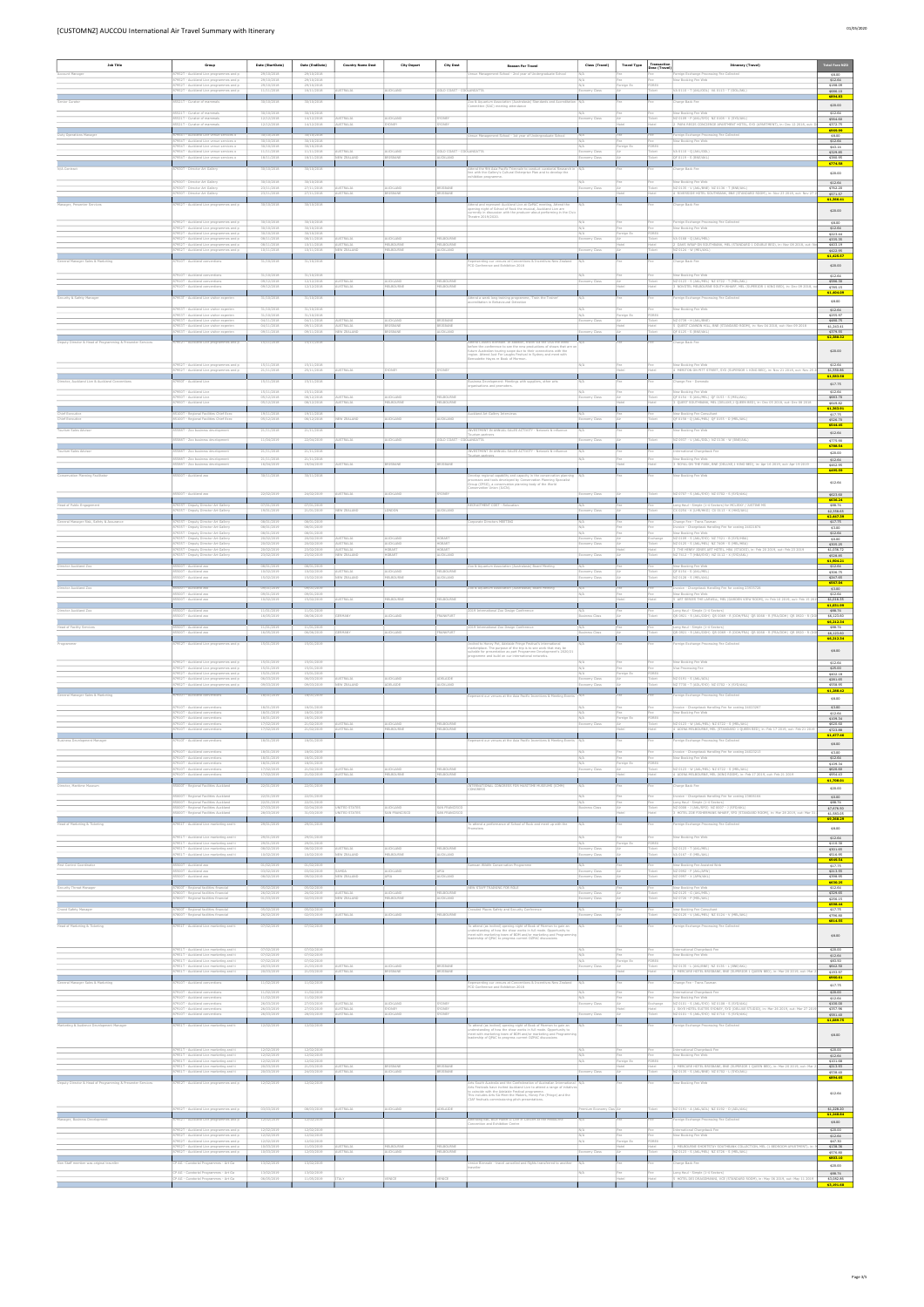| <b>Job Title</b>                                     | Group                                                                                                                         | Date (StartDate)                       | Date (EndDate)                         | <b>Country Name Dest</b>              | <b>City Depart</b>           | <b>City Dest</b>              | <b>Reason For Travel</b>                                                                                                                                                                      | Class (Travel)                                      | <b>Travel Type</b> | Transactio<br>Desc (Travel) | Itinerary (Travel)                                                                                                                                                                                    | <b>Total Fare NZD</b>                  |
|------------------------------------------------------|-------------------------------------------------------------------------------------------------------------------------------|----------------------------------------|----------------------------------------|---------------------------------------|------------------------------|-------------------------------|-----------------------------------------------------------------------------------------------------------------------------------------------------------------------------------------------|-----------------------------------------------------|--------------------|-----------------------------|-------------------------------------------------------------------------------------------------------------------------------------------------------------------------------------------------------|----------------------------------------|
| Director, Auckland Live & Auckland Conventions       | 950T - Auckland Live                                                                                                          | 19/02/2019                             | 19/02/2019                             |                                       |                              |                               | tend the OZPAC Group Directors meeting at Queensland Performin<br>Arts Centre.<br>Attend opening night of Book of Mormon at QPAC.                                                             |                                                     |                    |                             | w Booking Fee Web                                                                                                                                                                                     | \$12.64                                |
|                                                      | 87950T - Auckland Live                                                                                                        | 18/03/2019                             | 18/03/2019                             | AUSTRALIA                             | MELBOURNE                    | GOLD COAST - COOLANGATTA      | Assess Flying Theatre at Dreamworld on the Gold Coast (project for<br>jouth Town Hall)                                                                                                        | Economy Class                                       |                    | Ticket                      | QF 0880 - S (MEL/OOL)                                                                                                                                                                                 | \$217.20                               |
|                                                      | 87950T - Auckland Live                                                                                                        | 22/03/2019                             | 22/03/2019                             | NEW ZEALAND                           | <b>ISBANE</b>                | AUCKLAND                      |                                                                                                                                                                                               | omy Class                                           |                    | icket                       | NZ 0136 - S (BNE/AKL)                                                                                                                                                                                 | \$308.85<br>\$538.69                   |
|                                                      | 87930T - Director Art Gallery<br>87930T - Director Art Gallery<br>87930T - Director Art Gallery                               | 22/02/2019<br>22/02/2019<br>22/02/2019 | 22/02/2019<br>22/02/2019<br>22/02/2019 |                                       |                              |                               | DIRECTOR RELOCATION - cancelled and refunded                                                                                                                                                  | N/A<br>N/A                                          |                    | Fee<br>Fee                  | Change Fee - International<br>Long Haul - Simple (1-4 Sectors)<br>tefund Fee - Internation                                                                                                            | \$66.56<br>\$88,74<br>\$20.00          |
|                                                      | 87930T - Director Art Gallery<br>87930T - Director Art Gallery                                                                | 03/04/2019<br>03/04/2019               | 05/04/2019<br>05/04/2019               | NEW ZEALAND<br>NEW ZEALAND            | SASKATOON<br>ASKATOON        | AUCKLAND<br>AUCKLAND          |                                                                                                                                                                                               | <b>Business Class</b><br><b>Business Class</b>      |                    | Refund<br>Ticket            | AC 8577 - P (YXE/YVR) NZ 0023 - J (YVR/AKL)<br>AC 8577 - P (YXE/YVR) NZ 0023 - J (YVR/AKL)                                                                                                            | $-56,006.45$<br>\$6,338.45             |
| Director, Auckland Stadiums                          | 8000T - Auckland stadiums<br>88000T - Auckland stadium                                                                        | 25/02/2019<br>25/02/2019               | 25/02/2019<br>25/02/2019               |                                       |                              |                               | ports Environment Alliance Summit AT MELBOURNE CRICKET                                                                                                                                        | N/A                                                 |                    |                             | iternational Chargeback Fee<br>New Booking Fee We                                                                                                                                                     | \$507.30<br>\$20.00                    |
|                                                      | 88000T - Auckland stadiums<br>88000T - Auckland stadiums                                                                      | 04/03/2019<br>04/03/2019               | 06/03/2019<br>06/03/2019               | AUSTRALIA<br><b>USTRALIA</b>          | AUCKLAND<br>MELBOURNE        | MELBOURNE<br>MELBOURNE        |                                                                                                                                                                                               | Economy Class                                       |                    | Ticket                      | NZ 0725 - B (AKL/MEL) NZ 0720 - V (MEL/AKL)<br>2 THE VICTORIA HOTEL, MEL (STANDARD 1 OUEEN BED), in: Mar 04 2019, out: Mar 06 20                                                                      | \$12.64<br>\$1,033.90<br>\$308.79      |
| Senior Sustainability Advisor                        | 87800T - Regional facilities financial                                                                                        | 25/02/2019                             | 25/02/2019                             |                                       |                              |                               | To attend the SEA Summit (Sports Environment Alliance) conference   N/A<br>st Melbourne Cricket Ground                                                                                        |                                                     |                    |                             | International Chargeback Fee                                                                                                                                                                          | \$1,375.33<br>\$20.00                  |
|                                                      | 87800T - Regional facilities financial<br>87800T - Regional facilities financial                                              | 25/02/2019<br>04/03/2019               | 25/02/2019<br>06/03/2019               | AUSTRALIA                             | AUCKLAND                     | MELBOURNE                     |                                                                                                                                                                                               | N/L<br>Economy Class                                |                    | Ticket                      | New Booking Fee Web<br>NZ 0725 - B (AKL/MEL) NZ 0720 - V (MEL/AKL)                                                                                                                                    | \$12.64<br>\$1,033.90                  |
|                                                      | 37800T - Regional facilities financial                                                                                        | 04/03/2019<br>25/02/2019               | 06/03/2019                             | USTRALIA                              | ELBOURNE                     | MELBOURNE                     |                                                                                                                                                                                               |                                                     |                    |                             | THE VICTORIA HOTEL, MEL (STANDARD ROOM), in: Mar 04 2019, out: Mar 06 2019                                                                                                                            | \$371.17<br>\$1,437.71                 |
| Head of Conservation Advocacy & Engagement           | C AND M - Communications and Marketing<br>AND M - Communications and Marketing                                                | 05/03/2019                             | 25/02/2019<br>09/03/2019               | NEW ZEALAND                           | INGAPORE                     | AUCKLAND                      | Recruitment - attendance of face to face final interview                                                                                                                                      | N/A<br>my Class                                     |                    | Fee<br>Ticket               | Long Haul - Simple (1-4 Sectors)<br>SO 4283 - W (SIN/AKL) SO 0282 - Y (AKL/SIN                                                                                                                        | \$88.74<br>\$2,616.20<br>\$2,704.94    |
| Curator, Contemporary Art                            | 87935T - Deputy Director Art Gallery<br>87935T - Deputy Director Art Gallery                                                  | 28/02/2019<br>28/02/2019               | 28/02/2019<br>28/02/2019               |                                       |                              |                               | VENICE BIENNALE                                                                                                                                                                               | N/F<br>N/A                                          |                    | Fee                         | Charge Back Fee<br>Foreign Exchange Processing Fee Collected                                                                                                                                          | \$60.00<br>\$8.00                      |
|                                                      | 87935T - Deputy Director Art Gallery<br>87935T - Deputy Director Art Gallery<br>87935T - Deputy Director Art Gallery          | 28/02/2019<br>28/02/2019<br>03/05/2019 | 28/02/2019<br>28/02/2019<br>16/05/2019 | INITED KINGDON                        | AUCKLAND                     | LONDON                        |                                                                                                                                                                                               | N/A<br>N/A<br>Economy Class                         | oreign Ex          | FOREX<br>Ticket             | ong Haul - Complex (5 Sectors)<br>NZ 0002 - T (AKL/LHR) BA 0599 - V (VCE/LHR) NZ 0001 - S (LHR/LAX) NZ 0001 - S (LAX                                                                                  | \$133.11<br>\$1,415.00<br>\$2,356.80   |
|                                                      | 87935T - Deputy Director Art Gallery<br>87935T - Deputy Director Art Gallery                                                  | 04/05/2019<br>07/05/2019               | 07/05/2019<br>07/05/2019               | UNITED KINGDON<br><b>ITALY</b>        | ONDON<br><b>MOONO</b>        | <b>MOON</b><br>VENICE         |                                                                                                                                                                                               | Economy Class                                       |                    | Ticket                      | ASSEMBLY HOTEL LONDON, LON (STANDARD ROOM), in: May 04 2019, out: May 07 20<br>BA 0578 - Y (LHR/VCE)                                                                                                  | \$786.24<br>\$882.20                   |
|                                                      | 87935T - Deputy Director Art Gallery<br>37935T - Deputy Director Art Gallery                                                  | 07/05/2019<br>12/05/2019               | 12/05/2019<br>14/05/201                | <b>TAIY</b><br>NITED STATES           | ENICE<br>OS ANGELES          | VENICE<br>OS ANGELES          |                                                                                                                                                                                               |                                                     |                    |                             | 5 HOTEL TIEPOLO, VCE (STANDARD ROOM), in: May 07 2019, out: May 12 2019<br>GRAFTON ON SUNSET, LAX (STANDARD ROOM), in: May 12 2019, out: May 14 2019                                                  | \$2,822.70<br>\$657.00<br>\$9,121.05   |
| General Manager Sales & Marketing                    | 37910T - Auckland conventions                                                                                                 | 01/03/2019                             | 01/03/2019                             |                                       |                              |                               | ttending as part of Tourism New Zealand Stand representing our<br>enues at IMEX International trade show and attending the APEC<br>mber Summit before the trade show                          |                                                     |                    |                             | Charge Back Fee                                                                                                                                                                                       | \$20.00                                |
|                                                      | 87910T - Auckland conventions<br>87910T - Auckland conventions                                                                | 01/03/2019<br>01/03/2019               | 01/03/2019<br>01/03/2019               |                                       |                              |                               |                                                                                                                                                                                               | N/A<br>$\mathsf{N}/\mathsf{A}$                      |                    | Fee                         | Foreign Exchange Processing Fee Collected<br>Long Haul - Complex (5 Sectors)                                                                                                                          | \$8.00<br>\$133.11                     |
|                                                      | 87910T - Auckland conventions<br>87910T - Auckland conventions<br>87910T - Auckland convention                                | 01/03/2019<br>17/05/2019<br>18/05/2019 | 01/03/2019<br>26/05/2019<br>24/05/2019 | GERMAN<br><b>FRMANY</b>               | AUCKLAND<br><b>RANKELIRT</b> | FRANKFURT<br><b>FRANKFURT</b> |                                                                                                                                                                                               | N/A<br><b>Business Class</b>                        | oreign Ex          | FOREX<br>Ticket             | NZ 0002 - D (AKL/LHR) LH 0909 - Z (LHR/FRA) LH 0908 - Z (FRA/LHR) NZ 0001 - J (LHR/A<br>6 ADINA APARTMENT HOTEL FRANKFURT, FRA (STUDIO), in: May 18 2019, out: May 24 20                              | \$930.41<br>\$11,055,70<br>\$1,999.08  |
| Director Auckland Zoo                                | 5500T - Auckland zoo                                                                                                          | 05/03/2019                             | 05/03/2019                             |                                       |                              |                               | Coo & Aquarium Association (Australasia) Board Meeting and Annual                                                                                                                             | N/A                                                 |                    |                             | New Booking Fee Web                                                                                                                                                                                   | \$14,146.30<br>\$12.64                 |
|                                                      | 85500T - Auckland zoo                                                                                                         | 27/04/2019                             | 03/05/2019                             | <b>AUSTRALIA</b>                      | AUCKLAND                     | SYDNEY                        | orkshop                                                                                                                                                                                       | nomy Class                                          |                    | Ticket                      | NZ 0109 - H (AKL/SYD) NZ 0706 - S (SYD/AKL)                                                                                                                                                           | \$798.30<br>\$810.94                   |
| Chief Executive                                      | 85100T - Regional Facilities Chief Exec                                                                                       | 06/03/2019                             | 06/03/2019                             |                                       |                              |                               | uckland Art Gallery Interviews, Gallery of Modern Art, Queensland<br>Govt                                                                                                                     | N/A                                                 |                    |                             | hange Fee - International                                                                                                                                                                             | \$66.56                                |
|                                                      | 85100T - Regional Facilities Chief Exec<br>85100T - Regional Facilities Chief Exec<br>85100T - Regional Facilities Chief Exec | 06/03/2019<br>06/03/2019<br>18/03/2019 | 06/03/2019<br>06/03/2019<br>24/03/2019 | <b>AUSTRALIA</b>                      | AUCKLAND                     | <b>BRISBANE</b>               |                                                                                                                                                                                               | N/A<br>N/A<br>Economy Class                         |                    | Fee<br>Fee<br>Ticket        | Charge Back Fee<br>New Booking Fee Consultant<br>OF 0120 - H (AKL/BNE) OF 0541 - H (BNE/SYD) OF 0453 - H (SYD/MEL) OF 0153 - H (MI                                                                    | \$40.00<br>\$17.75<br>\$1,900.10       |
|                                                      | 85100T - Regional Facilities Chief Exec<br>85100T - Regional Facilities Chief Exec                                            | 19/03/2019<br>19/03/2019               | 20/03/2019<br>20/03/2019               | AUSTRALIA<br>AUSTRALIA                | BRISBANE<br><b>YDNEY</b>     | BRISBANE<br>SYDNEY            |                                                                                                                                                                                               |                                                     |                    | Hotel<br>Hotel              | 1 STAMFORD PLAZA BRISBANE, BNE (SUPERIOR ROOM), in: Mar 19 2019, out: Mar 20 20<br>1 QT HOTEL SYDNEY, SYD (STANDARD ROOM), in: Mar 19 2019, out: Mar 20 2019                                          | \$312.30<br>\$0.00                     |
| Chief Executive                                      | 85100T - Regional Facilities Chief Exec<br>85100T - Regional Facilities Chief Exec                                            | 20/03/2019<br>06/03/2019               | 21/03/2019<br>06/03/2019               | <b>WSTRALIA</b>                       | <b>ONEY</b>                  | <b>YDNEY</b>                  | orld Business Forum Sydney                                                                                                                                                                    | N/A                                                 |                    |                             | OT HOTEL SYDNEY, SYD (STANDARD ROOM), in: Mar 20 2019, out: Mar 21 2019<br>New Booking Fee Consultant                                                                                                 | \$625.35<br>\$2,962.06<br>\$17.75      |
|                                                      | 85100T - Regional Facilities Chief Exe<br>85100T - Regional Facilities Chief Exec                                             | 25/05/2019<br>30/05/2019               | 25/05/2019<br>30/05/2019               | <b>NISTRALIA</b><br>NEW ZEALAND       | AUCKLAND<br>SYDNEY           | AUCKLAND                      |                                                                                                                                                                                               | Economy Class<br>omy Class                          |                    | Ticket<br>Ticket            | NZ 0101 - Q (AKL/SYD<br>QF 0143 - H (SYD/AKL)                                                                                                                                                         | \$417.35<br>\$638.15                   |
| Librarian/Archivis                                   | 35T - Deputy Director Art Gallery<br>87935T - Deputy Director Art Gallery                                                     | 06/03/2019<br>06/03/2019               | 06/03/2019<br>06/03/2019               |                                       |                              |                               | hives CONFERENCE                                                                                                                                                                              | N/A                                                 |                    | Fee                         | harge Back Fee<br>Foreign Exchange Processing Fee Collected                                                                                                                                           | \$1,073.25<br>\$20.00<br>\$8.00        |
|                                                      | 87935T - Deputy Director Art Gallery<br>87935T - Deputy Director Art Gallery                                                  | 06/03/2019<br>06/03/2019               | 06/03/2019<br>06/03/2019               |                                       |                              |                               |                                                                                                                                                                                               | N/A<br>N/A                                          | eign Ex            | FOREX                       | Long Haul - Complex (5 Sectors)                                                                                                                                                                       | \$133.11<br>\$595.00                   |
|                                                      | 87935T - Deputy Director Art Gallery<br>87935T - Deputy Director Art Gallery                                                  | 18/03/2019<br>18/03/2019               | 23/03/2019<br>25/03/2019               | UNITED STATES<br><b>INITED STATES</b> | NEW YORK<br>AUCKLAND         | NEW YORK<br>NEW YORK          |                                                                                                                                                                                               | omy Class                                           |                    | Hotel                       | 5 HOTEL MELA TIMES SQUARE, NYC (EXECUTIVE ROOM), in: Mar 18 2019, out: Mar 23 201<br>AA 0082 - S (AKL/LAX) AA 0307 - S (LAX/JFK) AA 0053 - N (JFK/LAX) AA 0083 - N (LAX                               | \$1,566.12<br>\$2,518.80<br>\$4,841.03 |
| Deputy Director, Auckland Conventions                | 87910T - Auckland conventions                                                                                                 | 07/03/2019                             | 07/03/2019                             |                                       |                              |                               | This was cancelled due to staff member no longer working for RFA -<br>Cost only Administration of processing cancellati                                                                       | N/A                                                 |                    |                             | Long Haul - Simple (1-4 Sectors)                                                                                                                                                                      | \$88.74                                |
|                                                      | 87910T - Auckland conventions<br>87910T - Auckland conventions<br>87910T - Auckland conventions                               | 07/03/2019<br>17/05/2019<br>17/05/2019 | 07/03/2019<br>10/06/2019<br>10/06/2019 | GERMANY<br>ERMANY                     | AUCKLAND<br>UCKLAND          | FRANKFURT<br>FRANKFURT        |                                                                                                                                                                                               | N/A<br>Premium Economy Clas Ai<br>nium Economy Clas |                    | Refund<br>Ticket            | Refund Fee - International<br>NZ 0002 - O (AKL/LHR) LH 0909 - B (LHR/FRA) LH 0916 - B (FRA/LHR) NZ 0001 - A (LH<br>NZ 0002 - O (AKL/LHR) LH 0909 - B (LHR/FRA) LH 0916 - B (FRA/LHR) NZ 0001 - A (LHI | \$20.00<br>$-55,847.90$<br>\$6,147.90  |
| <b>Business Services Lead</b>                        | 87935T - Deputy Director Art Gallery                                                                                          | 08/03/2019                             | 08/03/2019                             |                                       |                              |                               | Ungerboeck CONFERENCE                                                                                                                                                                         | N/A                                                 |                    | Fee                         | Foreign Exchange Processing Fee Collected                                                                                                                                                             | \$408.74<br>\$8.00                     |
|                                                      | 87935T - Deputy Director Art Gallery<br>87935T - Deputy Director Art Gallery<br>87935T - Deputy Director Art Gallery          | 08/03/2019<br>08/03/2019<br>07/05/2019 | 08/03/2019<br>08/03/2019<br>10/05/2019 | WSTRALIA                              | AUCKLAND                     | BRISBANE                      |                                                                                                                                                                                               | N/A<br>N/A<br>ny Class                              | reign E:           | Fee<br>FOREX<br>Ticket      | New Booking Fee Web<br>NZ 0135 - T (AKL/BNE) NZ 0734 - S (BNE/AKL)                                                                                                                                    | \$12.64<br>\$164.00<br>\$562.90        |
| mbership Manager                                     | 35T - Deputy Director Art Gallery                                                                                             | 08/03/2019                             | 08/03/201                              |                                       |                              |                               | Ingerboeck CONFERENCE                                                                                                                                                                         |                                                     |                    |                             | eign Exchange Processing Fee Collected                                                                                                                                                                | \$747.54<br>\$8.00                     |
|                                                      | 87935T - Deputy Director Art Gallery<br>87935T - Deputy Director Art Gallery<br>7935T - Deputy Director Art Gallery           | 08/03/2019<br>08/03/2019<br>07/05/2019 | 08/03/2019<br>08/03/2019<br>11/05/2019 | <b>ISTRALIA</b>                       | <b>JICKI AND</b>             |                               |                                                                                                                                                                                               | N/A<br>N/A                                          | preign Ex          | FOREX                       | New Booking Fee Web<br>IZ 0135 - T (AKL/BNE) NZ 0734 - S (BNE/AKL                                                                                                                                     | \$12.64<br>\$143.00<br>\$562.90        |
| Director & Head of Progra<br>ing & Presenter Service | 952T - Auckland Live programmes and p                                                                                         | 13/03/2019                             | 13/03/2019                             |                                       |                              |                               | (as invited) opening night of Book of Mormon to gain an<br>ding of how the show works in full mode. Opportunity to                                                                            |                                                     |                    |                             | troe Back Fee                                                                                                                                                                                         | \$726.54                               |
|                                                      |                                                                                                                               |                                        |                                        |                                       |                              |                               | neet with marketing team of BOM and/or marketing and Programm<br>leadership of QPAC to progress current OZPAC discussions                                                                     |                                                     |                    |                             |                                                                                                                                                                                                       | \$20.00                                |
|                                                      | 37952T - Auckland Live programmes and p<br>87952T - Auckland Live programmes and p                                            | 13/03/2019<br>20/03/2019               | 13/03/2019<br>21/03/2019               | AUSTRALIA                             | AUCKLAND                     | BRISBANE                      |                                                                                                                                                                                               | N/A<br>Economy Class                                |                    | Ticket                      | New Booking Fee Consultant<br>NZ 0135 - V (AKL/BNE) NZ 0734 - T (BNE/AKL)                                                                                                                             | \$0.00<br>\$755.40                     |
|                                                      | 87952T - Auckland Live programmes and p                                                                                       | 20/03/2019                             | 21/03/2019                             | <b>AUSTRALIA</b>                      | <b>TSRANE</b>                | REISRANE                      |                                                                                                                                                                                               |                                                     |                    |                             | 1 THE SEBEL OF BRISBANE, BNE (STANDARD ROOM), in: Mar 20 2019, out: Mar 21 2019                                                                                                                       | \$225.10<br>\$1,000.50                 |
| Head of Life Science                                 | 500T - Auckland zoo<br>5500T - Auckland zoo                                                                                   | 15/03/2019<br>28/04/2019               | 15/03/2019<br>03/05/2019               | USTRALIA                              | UCKLAND                      | ONEY                          | Zoo & Aquarium Association (Australasia) Annual Workshop and<br>ommittee meetings                                                                                                             | my Class                                            |                    |                             | lew Booking Fee Web<br>NZ 0105 - M (AKL/SYD) NZ 0706 - S (SYD/AKL)                                                                                                                                    | \$12.64<br>\$785.30                    |
| Registrar                                            | 87935T - Deputy Director Art Gallery                                                                                          | 15/03/2019                             | 15/03/2019                             |                                       |                              |                               | RAINING - time based media                                                                                                                                                                    | N/A                                                 |                    |                             | Foreign Exchange Processing Fee Collected                                                                                                                                                             | \$797.94<br>\$8.00                     |
|                                                      | 7935T - Deputy Director Art Gallery<br>87935T - Deputy Director Art Gallery<br>87935T - Deputy Director Art Gallery           | 15/03/2019<br>15/03/2019<br>15/03/2019 | 15/03/2019<br>15/03/2019<br>15/03/2019 |                                       |                              |                               |                                                                                                                                                                                               | N/A<br>N/A<br>$\mathsf{N}/\mathsf{A}$               | preign Ex          | Fee<br>FOREX                | ternational Chargeback Fee<br>New Booking Fee Web                                                                                                                                                     | \$20.00<br>\$12.64<br>\$425.00         |
|                                                      | 87935T - Deputy Director Art Gallery<br>87935T - Deputy Director Art Gallery                                                  | 03/06/2019<br>03/06/2019               | 03/06/2019<br>07/06/2019               | AUSTRALIA<br>AUSTRALIA                | AUCKLAND<br>YDNEY            | SYDNEY<br>SYDNEY              |                                                                                                                                                                                               | Economy Class                                       |                    | Ticket<br>Hotel             | NZ 0103 - S (AKL/SYD)<br>4 MANTRA 2 BOND STREET, SYD (STUDIO), in: Jun 03 2019, out: Jun 07 2019                                                                                                      | \$174.15<br>\$1,034.89                 |
| Objects Conservato                                   | 87935T - Deputy Director Art Gallery<br><b>35T - Deputy Director Art Gallery</b>                                              | 07/06/2019<br>15/03/2019               | 07/06/2019<br>15/03/2019               | NEW ZEALAND                           | YDNEY                        | AUCKLAND                      | AINING - time based media                                                                                                                                                                     | omy Class                                           |                    |                             | NZ 0706 - S (SYD/AKL)<br>ange Fee - Trans Tasma                                                                                                                                                       | \$294.15<br>\$1,968.83<br>\$17.75      |
|                                                      | 87935T - Deputy Director Art Gallery<br>87935T - Deputy Director Art Gallery                                                  | 15/03/2019<br>15/03/2019               | 15/03/2019<br>15/03/2019               |                                       |                              |                               |                                                                                                                                                                                               | N/A<br>N/A                                          |                    | Fee<br>Fee                  | Foreign Exchange Processing Fee Collected<br>International Chargeback Fee                                                                                                                             | \$8.00<br>\$20.00                      |
|                                                      | 87935T - Deputy Director Art Gallery<br>87935T - Deputy Director Art Gallery<br>87935T - Deputy Director Art Gallery          | 15/03/2019<br>15/03/2019<br>03/06/2019 | 15/03/2019<br>15/03/2019<br>03/06/2019 | AUSTRALIA                             | AUCKLAND                     | SYDNEY                        |                                                                                                                                                                                               | N/A<br>N/A<br>Economy Class                         | oreign Ex          | FOREX<br>Exchange           | New Booking Fee Web<br>NZ 0109 - S (AKL/SYD)                                                                                                                                                          | \$12.64<br>\$270.00<br>\$0.00          |
|                                                      | 37935T - Deputy Director Art Gallery<br>87935T - Deputy Director Art Gallery                                                  | 03/06/2019<br>03/06/2019               | 03/06/2019<br>07/06/2019               | <b>AUSTRALIA</b><br>AUSTRALIA         | UCKLAND<br>SYDNEY            | YDNEY<br>SYDNEY               |                                                                                                                                                                                               | conomy Class                                        |                    | Hotel                       | <b>IZ 0109 - S (AKL/SYE</b><br>4 SYDNEY BOULEVARD HOTEL, SYD (KING ROOM), in: Jun 03 2019, out: Jun 07 2019                                                                                           | \$174.15<br>\$863.47                   |
|                                                      | 87935T - Deputy Director Art Gallery<br>87935T - Deputy Director Art Gallery                                                  | 07/06/2019<br>07/06/2019               | 08/06/2019<br>08/06/2019               | NEW ZEALAND<br>NEW ZEALAND            | SYDNEY<br>YDNEY              | AUCKLAND<br><b>MICKLAND</b>   |                                                                                                                                                                                               | Economy Class<br>tomy Class                         |                    | Exchange                    | NZ 0108 - S (SYD/AKL)<br>NZ 0108 - S (SYD/AKL                                                                                                                                                         | \$0.00<br>\$294.15<br>\$1,660.16       |
| unications Manager                                   | 85590T - Zoo communications and marketi<br>85590T - Zoo communications and marketi                                            | 21/03/2019<br>29/04/2019               | 21/03/2019<br>05/05/2019               | <b>JSTRALIA</b>                       | UCKLAND                      |                               | oo & Aquarium Association (Australasia) Annual Workshop                                                                                                                                       | N/A<br>ny Class                                     |                    |                             | New Booking Fee Web<br>NZ 0105 - V (AKL/SYD) NZ 0706 - L (SYD/AKL)                                                                                                                                    | \$12.64<br>\$650.40                    |
|                                                      | 87200T - Director corporate services<br>87200T - Director corporate services                                                  | 22/03/2019<br>07/05/2019               | 22/03/2019<br>11/05/2019               | USTRALIA                              | UCKLAND                      |                               | NGERBOECK CONFERENCE                                                                                                                                                                          | my Class                                            |                    |                             | New Booking Fee Wel<br>NZ 0135 - T (AKL/BNE) NZ 0734 - S (BNE/AKL)                                                                                                                                    | \$663.04<br>\$12.64<br>\$555.40        |
|                                                      | 87800T - Regional facilities financial                                                                                        | 25/03/2019                             | 25/03/2019                             |                                       |                              |                               | UNGERBOECK CONFERENCE                                                                                                                                                                         | N/A                                                 |                    |                             | New Booking Fee Web                                                                                                                                                                                   | \$568.04<br>\$12.64                    |
| Director, Auckland Live & Auckland Convention        | 37800T - Regional facilities financial<br>7950T - Auckland Live                                                               | 07/05/2019<br>25/03/2019               | 11/05/2019<br>25/03/2019               | USTRALIA                              | UCKLAND                      | RISBANE                       | Attend opening night of West Side Story Arts Centre Melbourne.                                                                                                                                | omy Class                                           |                    |                             | NZ 0135 - T (AKL/BNE) NZ 0732 - L (BNE/AKL)<br>ernational Chargeback Fee                                                                                                                              | \$594.40<br>\$607.04                   |
|                                                      |                                                                                                                               |                                        |                                        |                                       |                              |                               | omoter GWB is producer of a range of shows under consideration<br>cluding School of Rock.<br>feetings with promoters and Arts Centre Melbourne. Visit to ARM                                  |                                                     |                    |                             |                                                                                                                                                                                                       | \$20.00                                |
|                                                      | 87950T - Auckland Live                                                                                                        | 25/03/2019                             | 25/03/2019                             |                                       |                              |                               | offices in Melbourne.                                                                                                                                                                         | N/A                                                 |                    |                             | New Booking Fee Web                                                                                                                                                                                   | \$12.64                                |
|                                                      | 87950T - Auckland Live<br>52T - Auckland Live programmes and p                                                                | 08/04/2019<br>26/03/2019               | 10/04/2019<br>26/03/2019               | USTRALIA                              | <b>IELBOURNE</b>             | MELBOURNE                     |                                                                                                                                                                                               |                                                     |                    | Hotel                       | 2 THE COMO MELBOURNE MGALLERY, MEL (SUPERIOR 1 KING BED), in: Apr 08 2019, out:<br>reign Exchange Processing Fee Collected                                                                            | \$463.78<br>\$496.42                   |
|                                                      |                                                                                                                               |                                        |                                        |                                       |                              |                               | To scope product for Auckland Live Cabaret Season and Auckland Liv<br>Kids programmes, and to meet with Producers, Artists and Managers<br>for potential work. Attend CubaDupa in Wellington. |                                                     |                    |                             |                                                                                                                                                                                                       | \$8.00                                 |
|                                                      | 87952T - Auckland Live programmes and p<br>87952T - Auckland Live programmes and p<br>87952T - Auckland Live programmes and p | 26/03/2019<br>26/03/2019<br>26/03/2019 | 26/03/2019<br>26/03/2019<br>26/03/2019 |                                       |                              |                               |                                                                                                                                                                                               | N/A<br>N/A<br>N/A                                   |                    | Fee<br>Fee<br>FOREX         | Invoice - Chargeback Handling Fee for costing 24227783<br>New Booking Fee Web                                                                                                                         | \$3.00<br>\$12.64                      |
|                                                      | 87952T - Auckland Live programmes and p<br>87952T - Auckland Live programmes and p                                            | 29/03/2019<br>30/03/2019               | 30/03/2019<br>01/04/2019               | AUSTRALIA<br>NEW ZEALAND              | AUCKLAND<br>WELLINGTON       | MELBOURNE<br>WELLINGTON       |                                                                                                                                                                                               | Economy Class                                       | oreign Ex          | Ticket                      | NZ 0123 - V (AKL/MEL) NZ 0850 - W (MEL/WLG)<br>DISTINCTION WELLINGTON CENTURY CITY, WLG (COURTYARD VIEW), in: Mar 30 2019,                                                                            | \$106.85<br>\$766.39<br>\$175.00       |
|                                                      | 87952T - Auckland Live programmes and p                                                                                       | 01/04/2019                             | 01/04/2019                             | NEW ZEALAND                           | VELLINGTON                   | AUCKLAND                      | ATTEND WORLD BUSINESS FORUM                                                                                                                                                                   | omy Class                                           |                    |                             | JQ 0256 - L (WLG/AKL)                                                                                                                                                                                 | \$86.00<br>\$1,157.88                  |
| irector, Commercial and Strategy                     | 500T - Auckland zoo<br>85500T - Auckland zoo                                                                                  | 27/03/2019<br>27/05/2019               | 27/03/2019<br>02/06/2019               | USTRALIA                              | AUCKLAND                     | SYDNEY                        |                                                                                                                                                                                               | my Class                                            |                    | Ticket                      | ew Booking Fee Web<br>NZ 0109 - S (AKL/SYD) NZ 0104 - T (SYD/AKL)                                                                                                                                     | \$12.64<br>\$544.90<br>\$557.54        |
| Manager Veterinary Services                          | 00T - Auckland zoo<br>500T - Auckland zoo                                                                                     | 29/03/2019<br>15/04/2019               | 29/03/2019<br>08/05/2019               | IITED KINGDOM                         | UCKLAND                      | <b>IANCHESTER</b>             | itting of the European College of Zoological Medicine Zoo Health<br>lanagement entrance exam - CPD                                                                                            | my Class                                            |                    |                             | g Haul - Simple (1-4 Sectors)<br>EK 0449 - Y (AKL/DXB) EK 0017 - Y (DXB/MAN) EK 0018 - T (MAN/DXB) EK 0450 - T (DX                                                                                    | \$88,74<br>\$2,832.90                  |
| lead of Curitorial and Exhibitions                   | 87921T - AG Curatorial Services                                                                                               | 01/04/2019                             | 01/04/2019                             |                                       |                              |                               | /ENICE BIENNALE- cancelled and refunded                                                                                                                                                       | N/A                                                 |                    |                             | Charge Back Fee                                                                                                                                                                                       | \$2,921.64<br>\$20.00                  |
|                                                      | 921T - AG Curatorial Services<br>87921T - AG Curatorial Services<br>87921T - AG Curatorial Services                           | 01/04/2019<br>01/04/2019<br>06/05/2019 | 01/04/2019<br>01/04/2019<br>11/05/2019 |                                       | FNICE                        | VENICE                        |                                                                                                                                                                                               | N/A<br>N/A                                          |                    | Fee                         | ong Haul - Complex (5 Sectors<br>Refund Fee - International<br>5 HOTEL BRIDGE, VCE (DOUBLE), in: May 06 2019, out: May 11 2019                                                                        | \$133.11<br>\$20.00<br>\$400.00        |
| Manager, Presenter Services                          | 87952T - Auckland Live programmes and p                                                                                       | 03/04/2019                             | 03/04/2019                             |                                       |                              |                               | tendance at VMA CONGRESS                                                                                                                                                                      | N/A                                                 |                    |                             | New Booking Fee Web                                                                                                                                                                                   | \$573.11<br>\$12.64                    |
| Manager, Business Development                        | 87952T - Auckland Live programmes and p<br>352T - Auckland Live programmes and p                                              | 26/05/2019<br>03/04/2019               | 29/05/2019<br>03/04/2019               | <b>NISTRALIA</b>                      | AUCKLAND                     | MELBOURNE                     | endance at VMA CONGRESS                                                                                                                                                                       | Economy Class<br>N/A                                |                    | Ticket                      | NZ 0125 - S (AKL/MEL) NZ 0124 - L (MEL/AKL)<br>eign Exchange Processing Fee Collected                                                                                                                 | \$592.20<br>\$604.84<br>\$8.00         |
|                                                      | 87952T - Auckland Live programmes and p<br>87952T - Auckland Live programmes and p                                            | 03/04/2019<br>03/04/2019               | 03/04/2019<br>03/04/2019               |                                       |                              |                               |                                                                                                                                                                                               | N/A<br>N/A                                          |                    | Fee                         | New Booking Fee Web                                                                                                                                                                                   | \$12.64<br>\$99.59                     |

\$712.43

| Non Staff - part of relocation package | 87930T - Director Art Gallery           | 08/04/2019                                                                                                            | 08/04/2019 |                  |                 |                 |                                                                                                                                                                                                                                                                                                                                                    |                          |            |              | New Booking Fee Consultant                                                  | \$17.75    |
|----------------------------------------|-----------------------------------------|-----------------------------------------------------------------------------------------------------------------------|------------|------------------|-----------------|-----------------|----------------------------------------------------------------------------------------------------------------------------------------------------------------------------------------------------------------------------------------------------------------------------------------------------------------------------------------------------|--------------------------|------------|--------------|-----------------------------------------------------------------------------|------------|
|                                        | 87930T - Director Art Gallery           | 25/04/2019                                                                                                            | 25/04/2019 | NEW ZEALAND      | CANBERRA        | AUCKLAND        |                                                                                                                                                                                                                                                                                                                                                    | Economy Class            |            | Ticket       | QF 1464 - L (CBR/SYD) QF 0143 - L (SYD/AKL)                                 | \$451.15   |
| Non Staff - part of relocation package | 87930T - Director Art Gallery           | 08/04/2019                                                                                                            | 08/04/2019 |                  |                 |                 |                                                                                                                                                                                                                                                                                                                                                    |                          |            | Fee:         | New Booking Fee Consultant                                                  | \$17.75    |
|                                        | 87930T - Director Art Gallery           | 25/04/2019                                                                                                            | 25/04/2019 | NEW ZEALAND      | CANBERRA        | AUCKLAND        |                                                                                                                                                                                                                                                                                                                                                    | conomy Class             |            | Ticket       | QF 1464 - L (CBR/SYD) QF 0143 - L (SYD/AKL)                                 | \$580.25   |
| Director, Auckland Art Gallery         | 87930T - Director Art Gallery           | 08/04/2019                                                                                                            | 08/04/2019 |                  |                 |                 | ippointed Director of the Auckland Art Gallery for Regional Facilites<br>Auckland. Recruited from Australia after a national and international<br>search for this critical position. As part of the package for relocation, it<br>was agreed that the airfares forthe Director and her family would be<br>paid for by Regional Facilities Auckland |                          |            |              | New Booking Fee Consultant                                                  | \$17.75    |
|                                        | 87930T - Director Art Gallery           | 25/04/2019                                                                                                            | 25/04/2019 | NEW ZEALAND      | CANBERRA        | AUCKLAND        |                                                                                                                                                                                                                                                                                                                                                    | conomy Class             |            | Ticket       | QF 1464 - L (CBR/SYD) QF 0143 - L (SYD/AKL)                                 | \$580.25   |
|                                        |                                         |                                                                                                                       |            |                  |                 |                 |                                                                                                                                                                                                                                                                                                                                                    |                          |            |              |                                                                             | \$2,133.80 |
| N/A                                    | 87935T - Deputy Director Art Gallery    | 08/04/2019                                                                                                            | 08/04/2019 |                  |                 |                 | FRANCES HODGKINS - quest speaker and workshop facilitator                                                                                                                                                                                                                                                                                          |                          |            |              | Long Haul - Simple (1-4 Sectors)                                            | \$88,74    |
|                                        | 87935T - Deputy Director Art Gallery    | 30/04/2019                                                                                                            | 07/05/2019 | NEW ZEALAND      | LONDON          | <b>AUCKLAND</b> |                                                                                                                                                                                                                                                                                                                                                    | Premium Economy Clas Air |            | Ticket       | NZ 0001 - A (LHR/AKL) NZ 0002 - O (AKL/LHR)                                 | \$4,636.00 |
|                                        |                                         |                                                                                                                       |            |                  |                 |                 |                                                                                                                                                                                                                                                                                                                                                    |                          |            |              |                                                                             | \$4,724.74 |
| Senior Event Coordinator               | 87952T - Auckland Live programmes and p | 09/04/2019                                                                                                            | 09/04/2019 |                  |                 |                 | Attend Ungerboeck Conference                                                                                                                                                                                                                                                                                                                       | N/A                      |            | Fee          | Foreign Exchange Processing Fee Collected                                   | \$8.00     |
|                                        | 87952T - Auckland Live programmes and p | 09/04/2019                                                                                                            | 09/04/2019 |                  |                 |                 |                                                                                                                                                                                                                                                                                                                                                    | N/A                      |            | Fee:         | New Booking Fee Web                                                         | \$12.64    |
|                                        | 87952T - Auckland Live programmes and p | 09/04/2019                                                                                                            | 09/04/2019 |                  |                 |                 |                                                                                                                                                                                                                                                                                                                                                    |                          | Foreign Ex | FOREX        |                                                                             | \$149.91   |
|                                        | 87952T - Auckland Live programmes and p | 07/05/2019                                                                                                            | 07/05/2019 | <b>AUSTRALIA</b> | AUCKLAND        | BRISBANE        |                                                                                                                                                                                                                                                                                                                                                    | Economy Class            |            | Ticket       | NZ 0135 - W (AKL/BNE)                                                       | \$351.85   |
|                                        | 87952T - Auckland Live programmes and p | 10/05/2019                                                                                                            | 10/05/2019 | NEW ZEALAND      | BRISBANE        | AUCKLAND        |                                                                                                                                                                                                                                                                                                                                                    | conomy Class             |            | Ticket       | VA 0153 - S (BNE/AKL)                                                       | \$299.25   |
|                                        |                                         | <b>Contract Contract Contract Contract Contract Contract Contract Contract Contract Contract Contract Contract Co</b> |            |                  |                 |                 |                                                                                                                                                                                                                                                                                                                                                    |                          |            |              |                                                                             | \$821.65   |
| Event Coordination Administrator       | 87952T - Auckland Live programmes and p | 09/04/2019                                                                                                            | 09/04/2019 |                  |                 |                 | ittend Ungerboeck Conference                                                                                                                                                                                                                                                                                                                       |                          |            |              | Foreign Exchange Processing Fee Collected                                   | \$8.00     |
|                                        | 87952T - Auckland Live programmes and p | 09/04/2019                                                                                                            | 09/04/2019 |                  |                 |                 |                                                                                                                                                                                                                                                                                                                                                    | N/A                      |            |              | New Booking Fee Web                                                         | \$12.64    |
|                                        | 87952T - Auckland Live programmes and p | 09/04/2019                                                                                                            | 09/04/2019 |                  |                 |                 |                                                                                                                                                                                                                                                                                                                                                    | N/A                      | Foreign Ex | <b>FOREX</b> |                                                                             | \$149.91   |
|                                        | 87952T - Auckland Live programmes and p | 07/05/2019                                                                                                            | 07/05/2019 | <b>AUSTRALIA</b> | AUCKLAND        | BRISBANE        |                                                                                                                                                                                                                                                                                                                                                    | Economy Class            |            | Ticket       | NZ 0135 - W (AKL/BNE)                                                       | \$351.85   |
|                                        | 87952T - Auckland Live programmes and p | 10/05/2019                                                                                                            | 10/05/2019 | NEW ZEALAND      | BRISBANE        | AUCKLAND        |                                                                                                                                                                                                                                                                                                                                                    | Economy Class            |            | Ticket       | VA 0153 - S (BNE/AKL)                                                       | \$299.25   |
|                                        |                                         |                                                                                                                       |            |                  |                 |                 |                                                                                                                                                                                                                                                                                                                                                    |                          |            |              |                                                                             | \$821.65   |
| Chief Executive                        | 85100T - Regional Facilities Chief Exec | 10/04/2019                                                                                                            | 10/04/2019 |                  |                 |                 | Travel cancelled and refund received                                                                                                                                                                                                                                                                                                               | IN/A                     |            |              | Long Haul - Complex (5 Sectors)                                             | \$133.11   |
|                                        | 85100T - Regional Facilities Chief Exec | 10/04/2019                                                                                                            | 10/04/2019 |                  |                 |                 |                                                                                                                                                                                                                                                                                                                                                    | $N/\Delta$               |            |              | Refund Fee - International                                                  | \$40.00    |
|                                        |                                         |                                                                                                                       |            |                  |                 |                 |                                                                                                                                                                                                                                                                                                                                                    |                          |            |              |                                                                             | \$173.11   |
| Head of Technical Operations           | 87950T - Auckland Live                  | 10/04/2019                                                                                                            | 10/04/2019 |                  |                 |                 | Attend Ungerboeck Conference and Attendance at OZPAC Technical N/A<br>Managers Meeting / Forum                                                                                                                                                                                                                                                     |                          | l Fee      | l Fee        | New Booking Fee Web                                                         | \$12.64    |
|                                        | 87950T - Auckland Live                  | 01/05/2019                                                                                                            | 07/05/2019 | AUSTRALIA        | BRISBANE        | BRISBANE        |                                                                                                                                                                                                                                                                                                                                                    |                          |            | Hotel        | 6 PARKVIEW APARTMENTS SOUTH BRISBANE, BNE (STANDARD ROOM), in: May 01 2019, | \$1,090.55 |
|                                        | 87950T - Auckland Live                  | 01/05/2019                                                                                                            | 09/05/2019 | <b>AUSTRALIA</b> | AUCKLAND        | BRISBANE        |                                                                                                                                                                                                                                                                                                                                                    | conomy Class             |            | Ticket       | NZ 0739 - W (AKL/BNE) NZ 0734 - S (BNE/AKL)                                 | \$677.10   |
|                                        |                                         |                                                                                                                       |            |                  |                 |                 |                                                                                                                                                                                                                                                                                                                                                    |                          |            |              |                                                                             | \$1,780.29 |
| Business Development Manager           | 87910T - Auckland conventions           | 12/04/2019                                                                                                            | 12/04/2019 |                  |                 |                 | Attend Ungerboeck Conference                                                                                                                                                                                                                                                                                                                       | $N/\Delta$               |            | Fee :        | New Booking Fee Web                                                         | \$12.64    |
|                                        | 87910T - Auckland conventions           | 07/05/2019                                                                                                            | 12/05/2019 | <b>AUSTRALIA</b> | <b>AUCKLAND</b> | BRISBANE        |                                                                                                                                                                                                                                                                                                                                                    | conomy Class             |            | Ticket       | NZ 0135 - Q (AKL/BNE) NZ 0136 - Q (BNE/AKL)                                 | \$905,70   |
|                                        |                                         |                                                                                                                       |            |                  |                 |                 |                                                                                                                                                                                                                                                                                                                                                    |                          |            |              |                                                                             | \$918.34   |
| CX Programme Coordinator               | 878009T - Stakeholder Engagement        | 15/04/2019                                                                                                            | 15/04/2019 |                  |                 |                 | UNGERBOECK CONFERENCE                                                                                                                                                                                                                                                                                                                              | IN/A                     |            |              | New Booking Fee Assisted Web                                                | \$17.75    |
|                                        | 878009T - Stakeholder Engagement        | 07/05/2019                                                                                                            | 12/05/2019 | <b>AUSTRALIA</b> | <b>AUCKLAND</b> | BRISBANE        |                                                                                                                                                                                                                                                                                                                                                    | Economy Class            |            | Ticket       | NZ 0739 - T (AKL/BNE) NZ 0734 - W (BNE/AKL)                                 | \$731.70   |
|                                        |                                         |                                                                                                                       |            |                  |                 |                 |                                                                                                                                                                                                                                                                                                                                                    |                          |            |              |                                                                             | \$749.45   |

iten and referred the the material of the state of the state of the state of the state of the state of the state of the state of the state of the state of the state of the state of the state of the state of the state of t

87952T - Auckland Live programmes and p 26/05/2019 29/05/2019 AUSTRALIA AUCKLAND MELBOURNE MELBOURNE Economy Class Air Ticket NZ 0125 - S (AKL/MEL) NZ 0124 - L (MEL/AKL) \$592.20